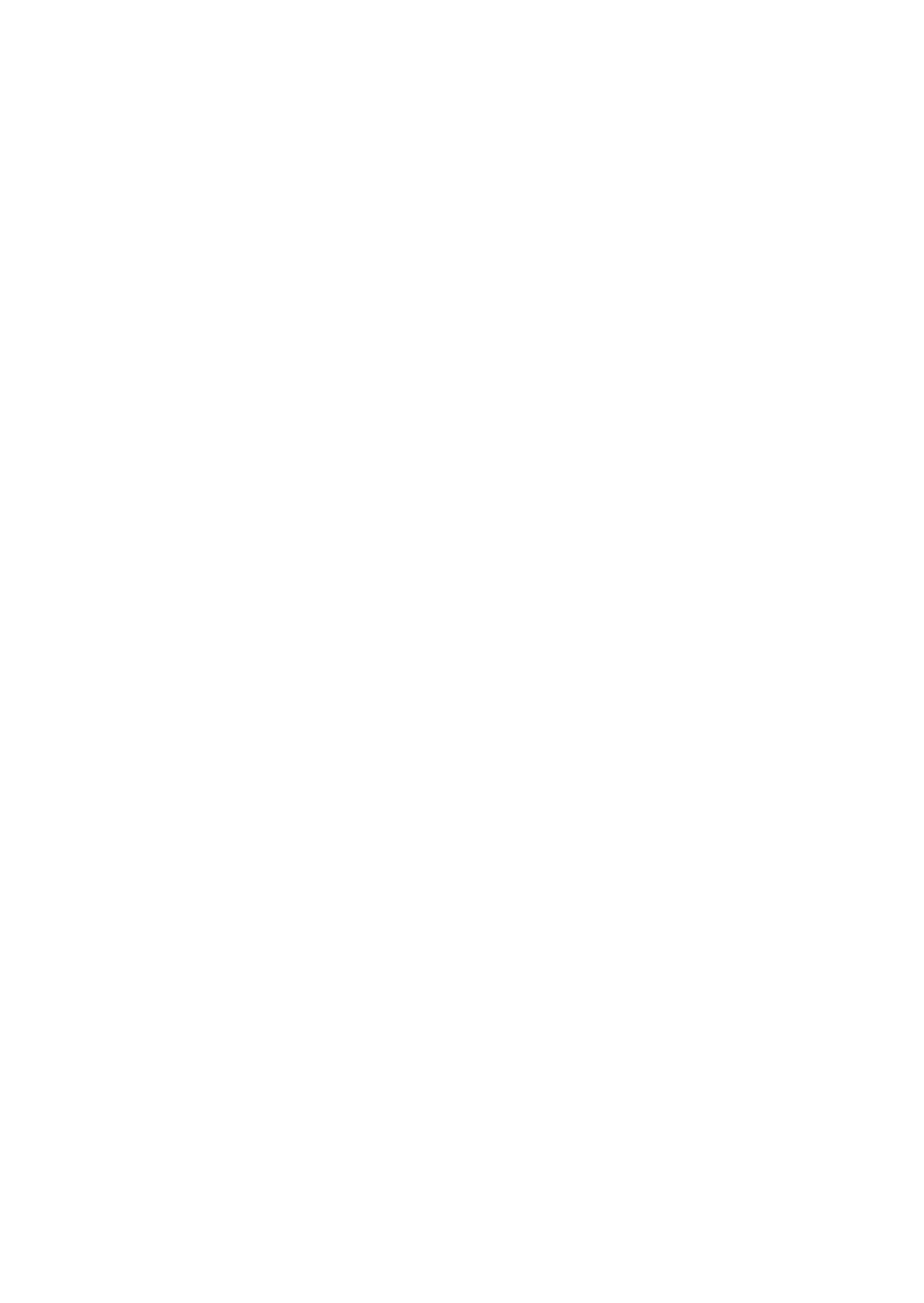# International breeding programs to improve health in pedigree dogs

# Shizhi Wang

*Institut Agronomique, Vétérinaire et Forestier de France AgroParisTech UFR Génétique, Élevage et Reproduction Paris, France*

*Institut National de la Recherche Agronomique Département de Génétique Animale UMR Génétique Animale et Biologie Intégrative Jouy-en-Josas, France*

*Swedish University of Agricultural Sciences Faculty of Veterinary Medicine and Animal Sciences Department of Animal Breeding and Genetics Uppsala, Sweden*

Doctoral thesis Swedish University of Agricultural Sciences Uppsala 2018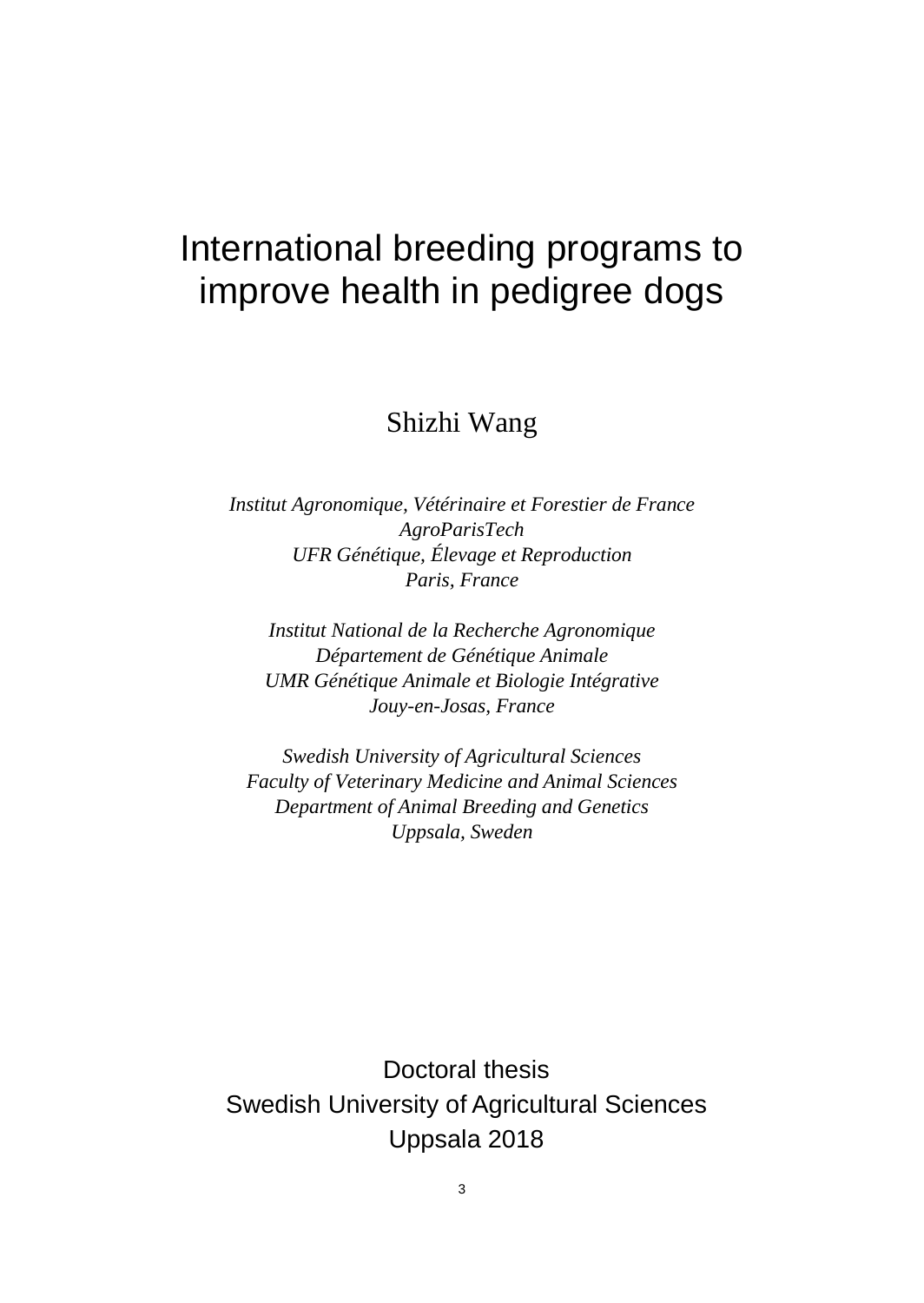### Acta Universitatis agriculturae Sueciae

2018:36

The research presented in this doctoral thesis was conducted under the joint auspices of AgroParisTech (Institut Agronomique, Vétérinaire et Forestier de France), Institut National de la Recherche Agronomique and the Swedish University of Agricultural Sciences and is part of the Erasmus Mundus Joint Doctorate program 'European Graduate School in Animal Breeding and Genetics' (EGS–ABG).

We are grateful to EGS–ABG for funding and grateful to the Société Centrale Canine (SCC, France), Svenska Kennelklubben (SKK, Sweden), and The Kennel Club (KC, UK) for funding and data provision.



Cover: Freja, a Nova Scotia Duck Tolling Retriever (photo: Caroline Carlström )

ISSN 1652-6880 ISBN (print version) 978-91-7760-212-5 ISBN (electronic version) 978-91-7760-213-2 © 2018 Shizhi Wang, Uppsala Print: SLU Service/Repro, Uppsala 2018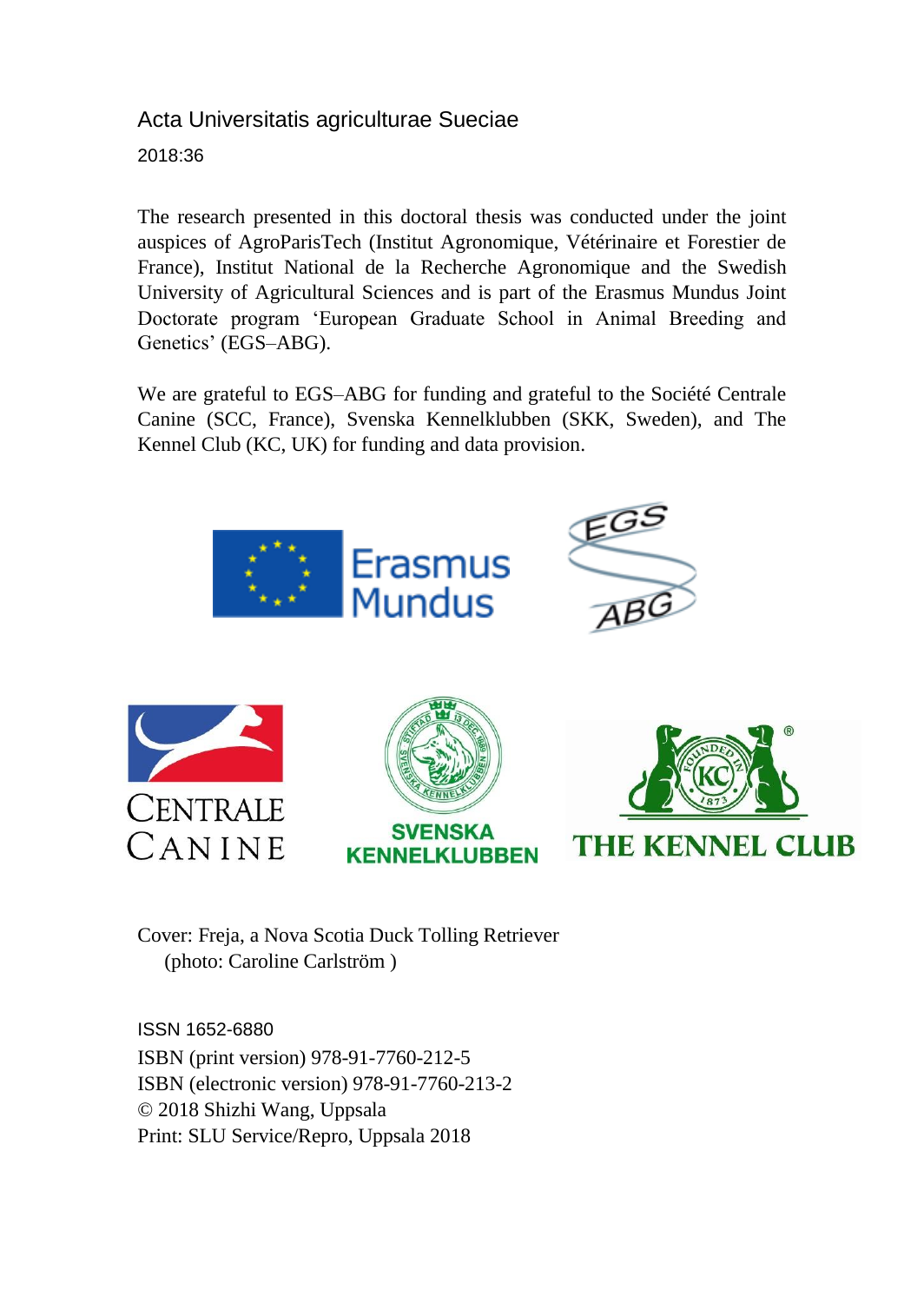#### International breeding programs to improve health in pedigree dogs

#### Abstract

Implementation of breeding programs in order to reduce incidence of inherited disorders and their impact on welfare should be a priority for dog breeders and breeding organizations. In that respect, exchange of breeding animals between countries constitutes a critical point to be taken into account. The purpose of this thesis was to investigate management strategies to improve breed health in an international context, concerning both genetic evaluation and management of genetic variability. A survey, which was completely filled in by 15 national kennel clubs (KCs), demonstrated shared concerns among KCs about health in pedigree dogs and a shared intent of improving breeding and health status, especially among European national KCs. In addition, with data provided by the French, Swedish and British kennel clubs, including pedigree databases and phenotypic records of hip dysplasia (HD), the feasibility of joint evaluations across countries and the efficiency of international breeding programs were investigated. The benefits of exchanging breeding animals across countries were clearly shown in terms of improved genetic variability and increased genetic progress, especially for breeds in countries with small populations. Further, the efficiency of breeding programs including importation of breeding males concerning genetic improvement of complex traits and inbreeding management was tested by simulation. We concluded that international breeding programs are useful and alternative options to improving canine genetic health and their benefits will be amplified with an expected increase in exchange of breeding animals in the future. Importing male dogs could lead to higher genetic progress, however, it is necessary to have a high genetic correlation between countries and high accuracy of estimated breeding values of imported dogs.

*Keywords:* Canine, inherited disorders, hip dysplasia, survey, genetic variability, genetic evaluation, stochastic simulation, breeding program

*Author's address:* Shizhi Wang, SLU, Department of Animal Breeding and Genetics, P.O. Box 7023, 750 07 Uppsala, Sweden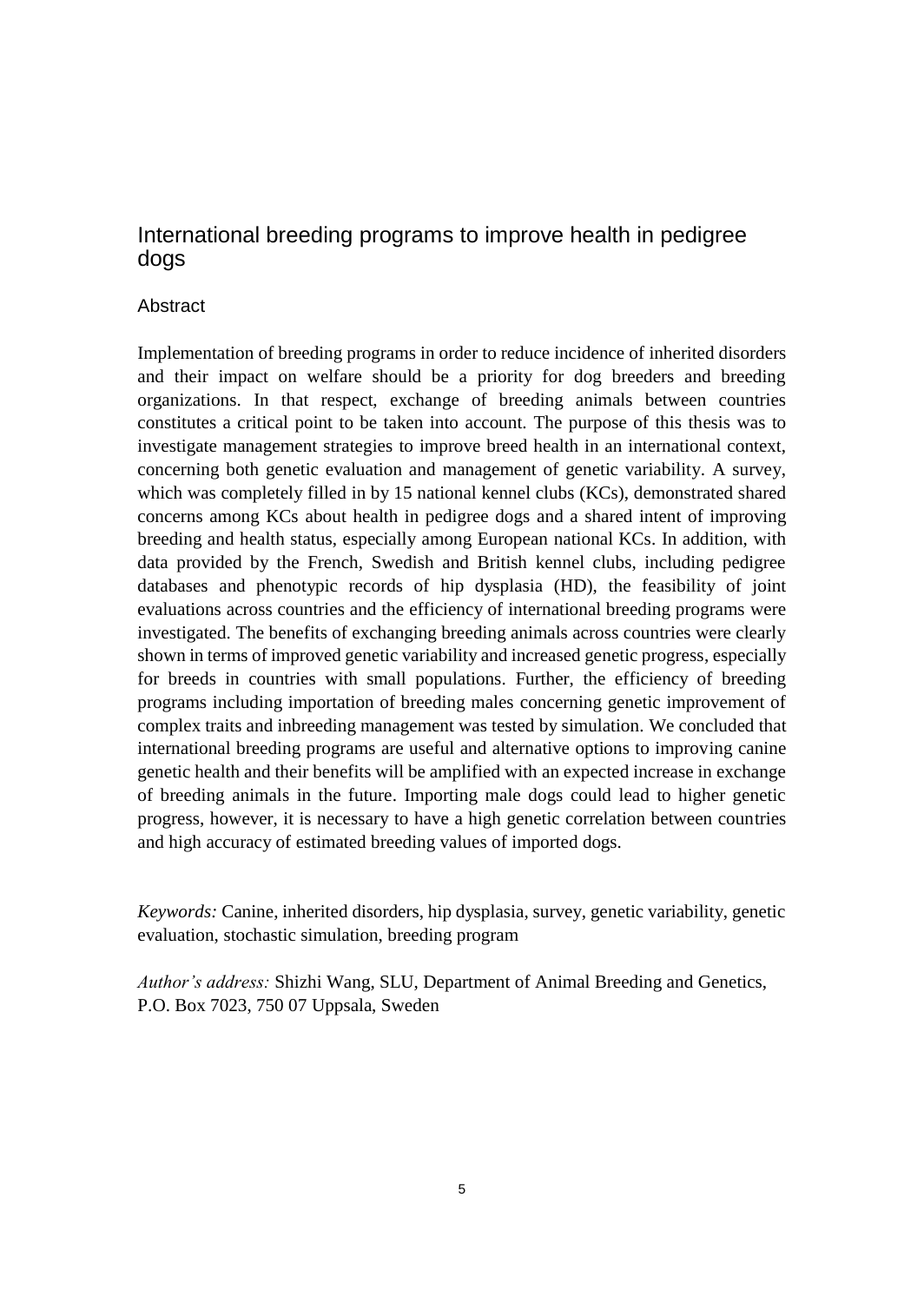#### Internationella avelsprogram för att förbättra hundars hälsa

#### **Abstract**

Att införa avelsprogram som syftar till att minska förekomsten av sjukdomar med genetisk bakgrund är ett sätt att förbättra hundars välfärd. Detta bör därför vara högprioriterat för såväl uppfödare som avelsorganisationer, t ex nationella kennelklubbar. När man utformar avelsprogram är det också viktigt att man tar hänsyn till det utbyte av avelsdjur som sker över landsgränser. Syftet med denna avhandling var att undersöka olika strategier för att förbättra hundars hälsa i ett internationellt sammanhang, med avseende på såväl avelsvärdering som genetisk variation. En enkät, som besvarats av 15 nationella kennelklubbar, visade en stark gemensam oro över hundars hälsa, men också ett starkt gemensamt intresse av att förbättra avelsarbetet för hundars hälsa, särskilt bland europeiska kennelklubbar. Med hjälp av härstamningsinformation och uppgifter om höftledsdysplasi (HD) från röntgenresultat, från Frankrike, Storbritannien och Sverige, undersöktes förutsättningarna för att genomföra en gemensam avelsvärdering av HD över landsgränser. Fördelarna med utbyte av avelsdjur mellan länder visade sig i form av ökad genetisk variation och högre genetiskt framsteg, särskilt i länder med små populationer. Dessutom användes en simulering för att studera effektiviteten för olika avelsprogram, inklusive import av hanhundar, vad gäller genetiskt framsteg i en komplex egenskap (t ex HD) och inavelsutveckling. En slutsats är att internationella avelsprogram kan vara användbara alternativ för att förbättra hundars hälsa och att fördelarna kommer att öka med ett förväntat ökat utbyte av avelsdjur i framtiden. Att importera hanhundar kan leda till högre genetisk framstegstakt men det är nödvändigt med en hög genetisk korrelation mellan länderna och en hög säkerhet för de importerade hundarnas avelsvärden.

Nyckelord: hund, genetiska sjukdomar, höftledsdysplasi, enkätstudie, genetisk variation, avelsvärdering, stokastisk simulering, avelsprogram

Författarens adress: Shizhi Wang, SLU, Institutionen för husdjursgenetik,

P.O. Box 7023, 750 07 Uppsala, Sweden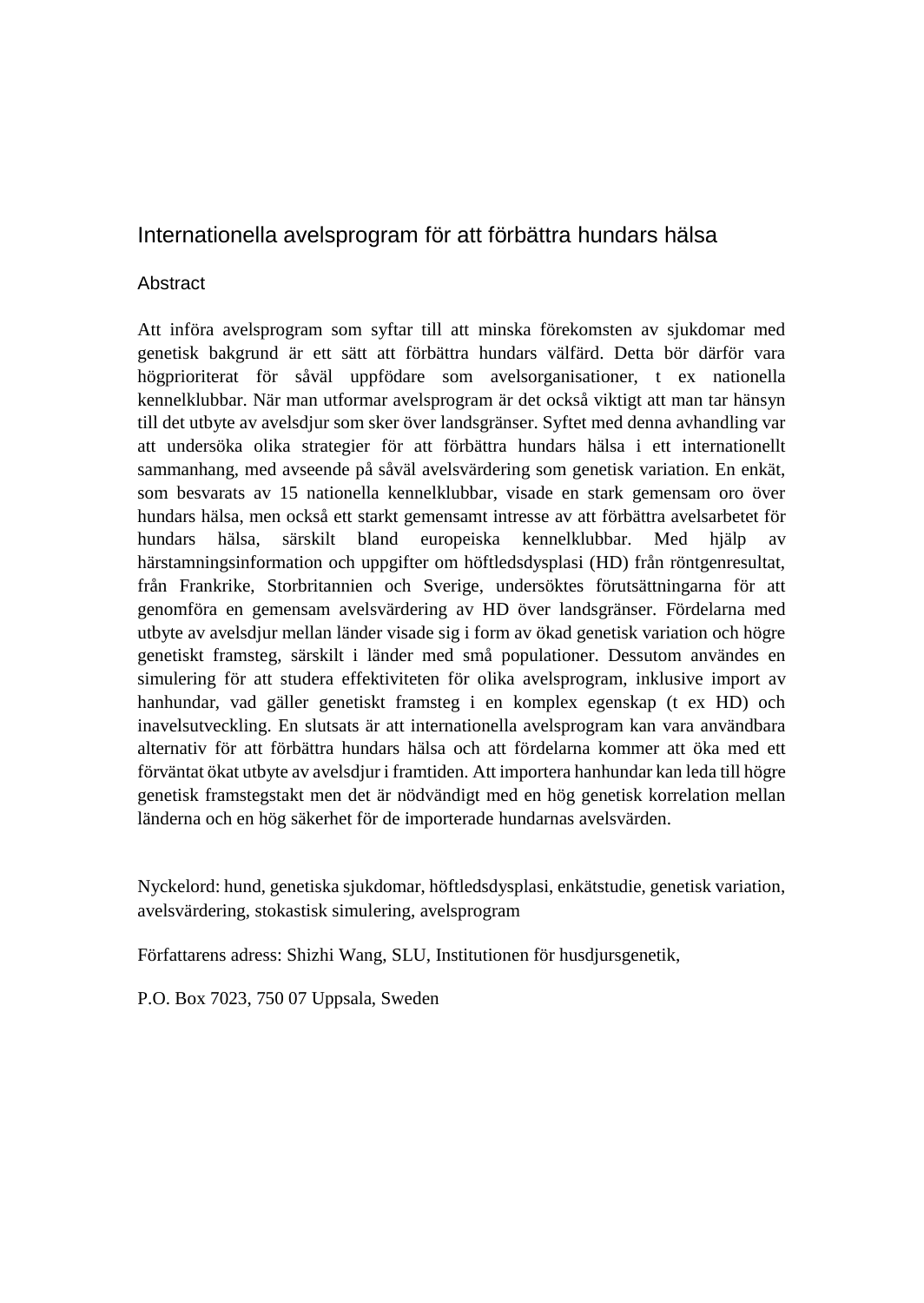# **Contents**

| <b>List of publications</b> |                                                                                                      |                                                                          |    |  |  |  |
|-----------------------------|------------------------------------------------------------------------------------------------------|--------------------------------------------------------------------------|----|--|--|--|
|                             | <b>Abbreviations</b>                                                                                 |                                                                          | 11 |  |  |  |
| 1                           | <b>Introduction</b>                                                                                  |                                                                          | 13 |  |  |  |
| 1.1                         | Dog breeding                                                                                         |                                                                          | 13 |  |  |  |
| 1.2                         |                                                                                                      | Inherited disorders in pedigree dogs                                     | 14 |  |  |  |
| 1.3                         |                                                                                                      | International breeding exchanges and collaboration                       | 16 |  |  |  |
| $\mathbf{2}$                |                                                                                                      | Aims of the thesis                                                       | 19 |  |  |  |
| 3                           |                                                                                                      | <b>Summary of studies</b>                                                | 21 |  |  |  |
| 3.1                         | Materials and methods                                                                                |                                                                          |    |  |  |  |
|                             |                                                                                                      | 3.1.1 Kennel club survey (Paper I)                                       | 21 |  |  |  |
|                             |                                                                                                      | 3.1.2 Merging pedigree databases (Paper II)                              | 22 |  |  |  |
|                             |                                                                                                      | 3.1.3 Estimation of genetic correlations (Paper III)                     | 22 |  |  |  |
|                             |                                                                                                      | 3.1.4 Simulation on breeding strategies (Paper IV)                       | 22 |  |  |  |
| 3.2                         | Main findings                                                                                        |                                                                          | 23 |  |  |  |
|                             | Increading concerns of stakeholders toward dog health and<br>3.2.1<br>welfare (Paper I and II)<br>23 |                                                                          |    |  |  |  |
|                             |                                                                                                      | 3.2.2 Merging pedigree databases can increase peigree knowledge and      |    |  |  |  |
|                             |                                                                                                      | reduce inbreeding in dogs (Paper II)                                     | 24 |  |  |  |
|                             | 3.2.3                                                                                                | International evaluation across countries and HD measurement             |    |  |  |  |
|                             |                                                                                                      | scales is possible (Paper III)                                           | 24 |  |  |  |
|                             |                                                                                                      | 3.2.4 Importing sires with high genetic quality is beneficial to improve |    |  |  |  |
|                             |                                                                                                      | HD status (Paper IV)                                                     | 25 |  |  |  |
| 4                           |                                                                                                      | <b>General discussion</b>                                                | 27 |  |  |  |
| 4.1                         |                                                                                                      | <b>Breeding objectives</b><br>28                                         |    |  |  |  |
| 4.2                         | Data recording<br>29                                                                                 |                                                                          |    |  |  |  |
| 4.3                         | Genetic evaluation<br>30                                                                             |                                                                          |    |  |  |  |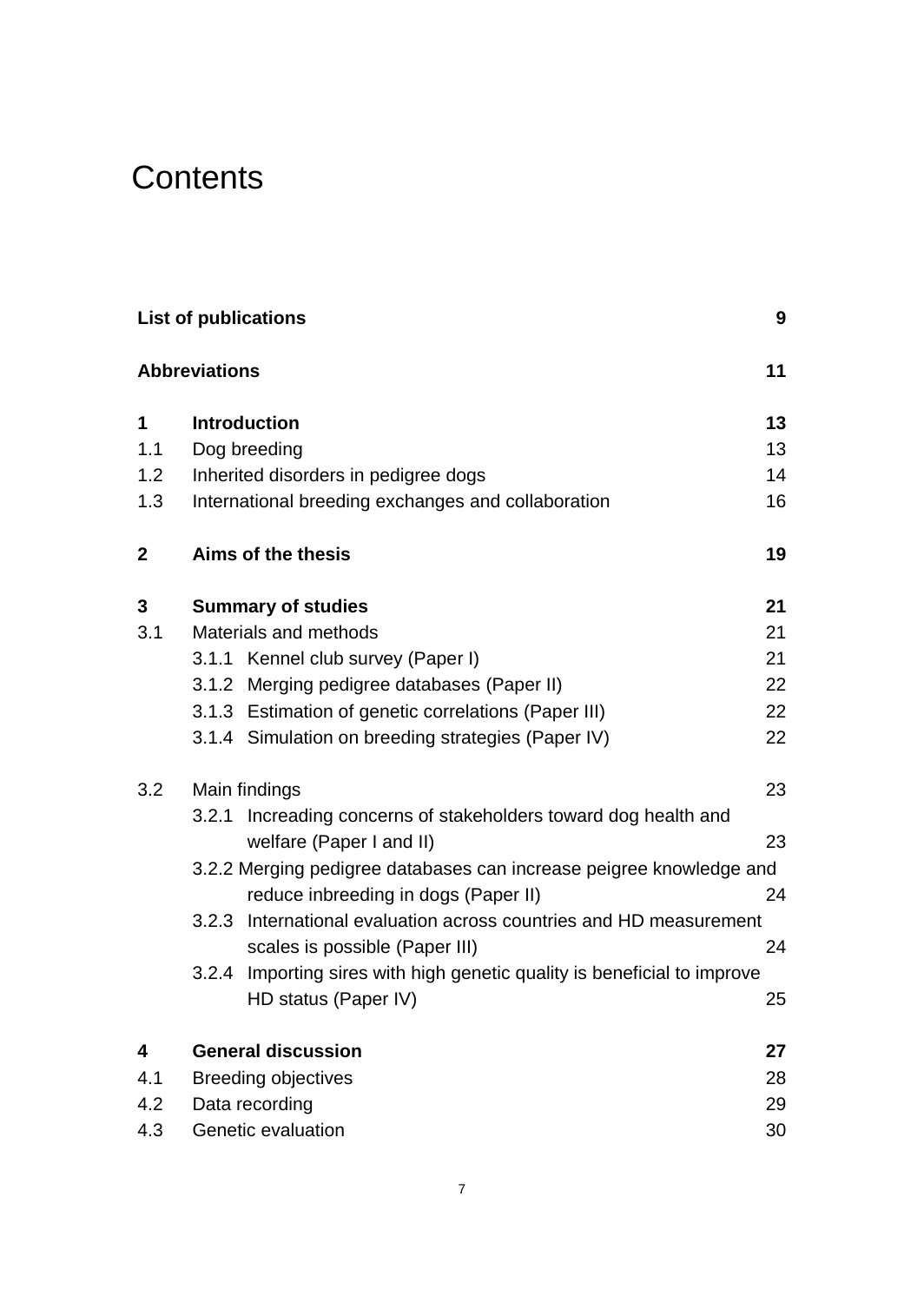| 4.4               | Selection                          | 31 |  |
|-------------------|------------------------------------|----|--|
| 4.5               | Genetic progress                   | 31 |  |
| 5                 | <b>Conclusion</b>                  | 33 |  |
| <b>References</b> |                                    | 35 |  |
|                   | <b>Popular science summary</b>     | 37 |  |
|                   | Populärvetenskaplig sammanfattning |    |  |
|                   | Acknowledgement                    | 41 |  |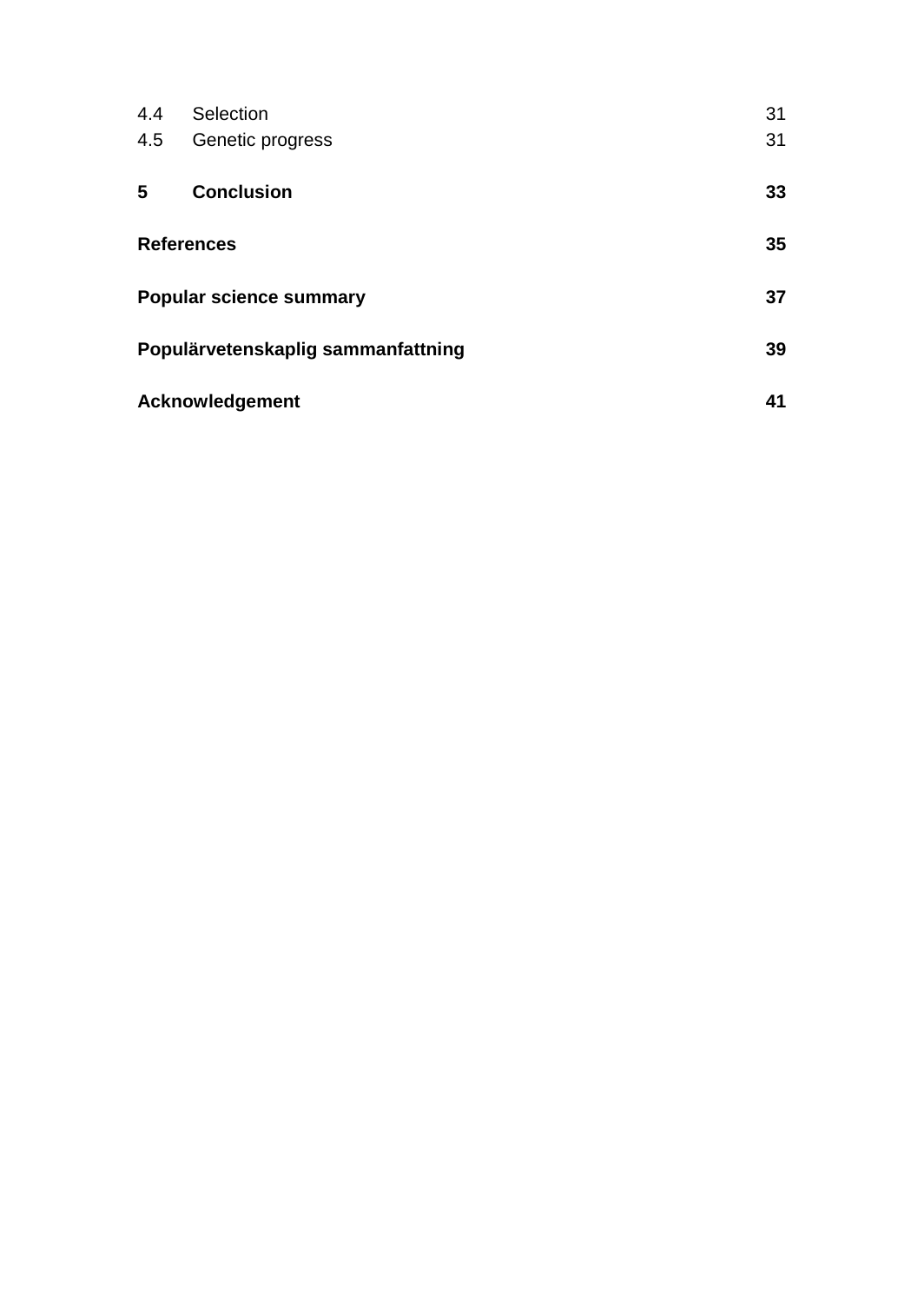# <span id="page-8-0"></span>List of publications

This thesis is based on the work contained in the following papers, referred to by Roman numerals in the text:

- I Wang, S.\*, Laloë, D., Missant, F., Malm, S., Lewis, T., Strandberg, E., Brenda, B., Leroy, G. (2018). Breeding policies and management of pedigree dogs in 15 national kennel clubs. *The Veterinary Journal*. 234, pp.130-135.
- II Wang, S.\*, Leroy, G., Malm, S., Lewis, T., Strandberg, E. and Fikse, W.F., (2017). Merging pedigree databases to describe and compare mating practices and gene flow between pedigree dogs in France, Sweden and the UK. *Journal of Animal Breeding and Genetics*, 134(2), pp.152-161.
- III Wang, S.\*, Leroy, G., Malm, S., Lewis, T., Viklund, Å., Strandberg, E. and Fikse, W.F., (2017). Genetic correlations of hip dysplasia scores for Golden retrievers and Labrador retrievers in France, Sweden and the UK. *The Veterinary Journal*, 226, pp.51-56.
- IV Wang, S.\*, Strandberg, E., Viklund, Å., Windig, J. J., Malm, S., Lewis, T., Laloë, D., Leroy, G. Simulation on genetic improvement of canine hip dysplasia through sire selection across countries. (manuscript)

Papers I-III are reproduced with the permission of the publishers. \* Corresponding author.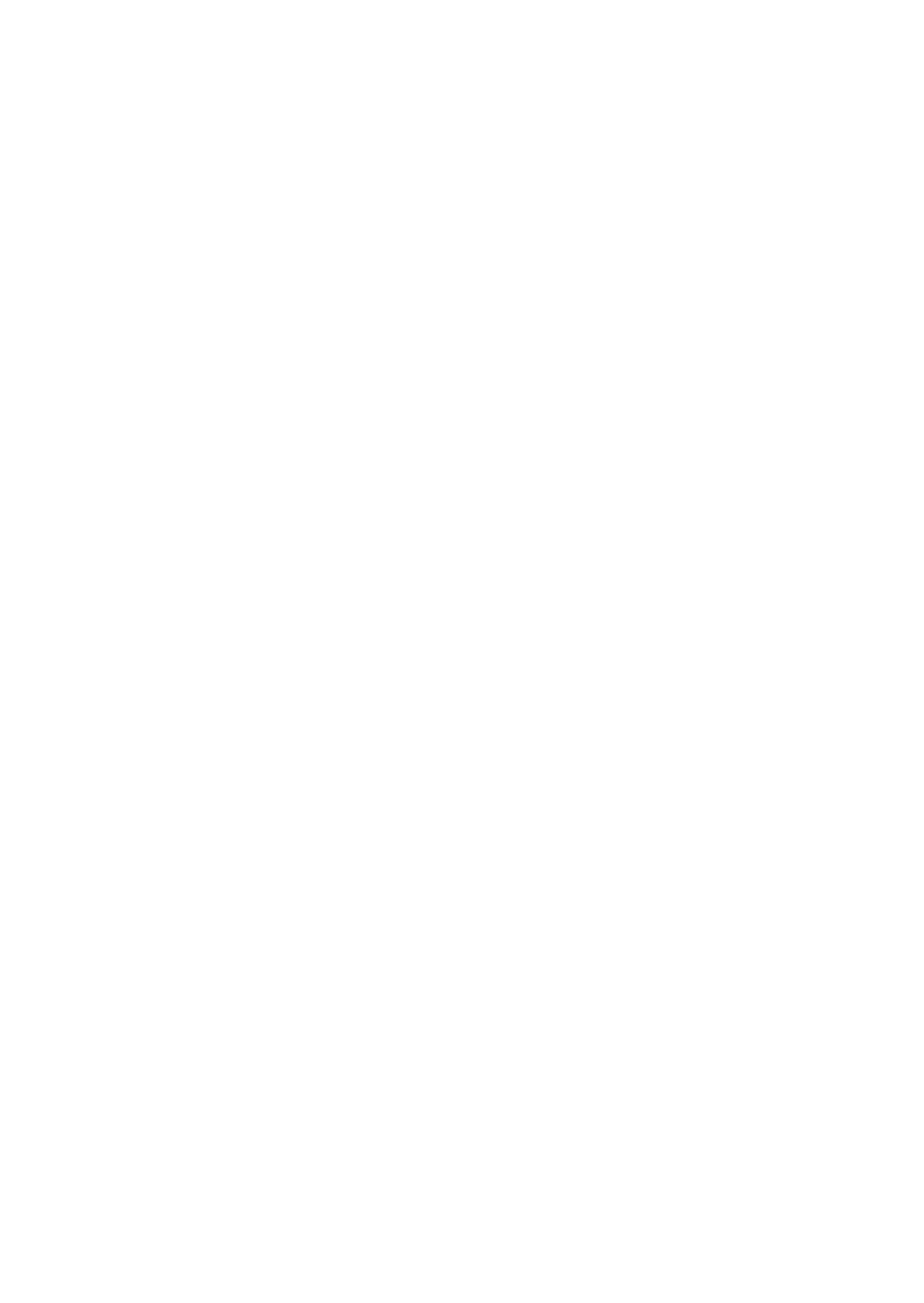# <span id="page-10-0"></span>Abbreviations

| <b>BLUP</b>   | <b>Best Linear Unbiased Prediction</b>         |
|---------------|------------------------------------------------|
| BMA           | <b>Bullmastiff</b>                             |
| <b>BMD</b>    | Bernese mountain dog                           |
| <i>BVA/KC</i> | British Veterinary Association/The Kennel club |
| EBV           | Estimated breeding value                       |
| ESE           | English setter                                 |
| <i>FCI</i>    | Fédération Cynologique Intérnationale          |
| <b>GDR</b>    | Golden retriever                               |
| HD            | Hip dysplasia                                  |
| KCs           | National kennel clubs                          |
| <b>LBR</b>    | Labrador retriever                             |
| <i>OFA</i>    | <b>Orthopaedic Foundation for Animals</b>      |
| <i>OMIA</i>   | Online Mendelian Inheritance in Animals        |
|               |                                                |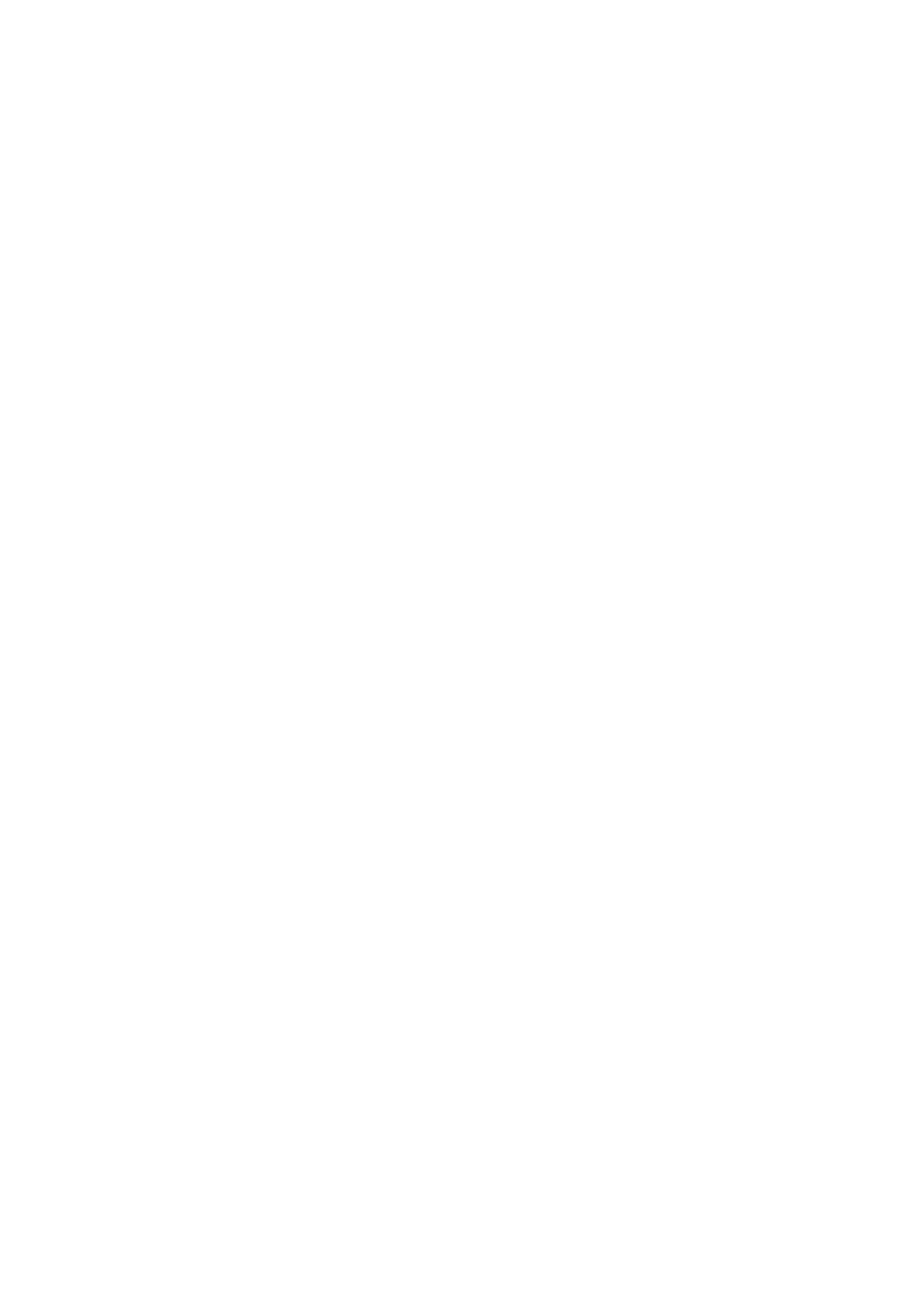# <span id="page-12-0"></span>1 Introduction

# 1.1 Dog breeding

The dog is believed to be the first domesticated species with remnants dating back around 13,000 to 35,000 years ago (Vilà et al. 1997). Initially selected for a wide diversity of uses, including hunting, guarding, or shepherding, around 350 dog breeds are currently recognised by the Fédération Cynologique Internationale (FCI) and mostly used for the company they provide to humans.

Dog breeding is mostly in hand of individual breeders, who have diverse selection objectives, considering either specific morphologies, size, colours or behaviour. The effects of this variety have accumulated over time and contribute to that dogs today vary widely in many traits. In a survey of French dog breeders (Leroy et al., 2007), it has been shown than the main breeding goal relates to morphology in relation to breed standard, followed by behaviour; selection on hunting skills also being prominent in pointing dogs and scent hounds. At the same time as breeding goals differ, breeding practices, such as mating between close relatives or use of artificial insemination, may also differ among breeders. Furthermore, some breeders produce litters regularly, whereas others may have only one or a few litters.

In modern society, dog breeders and owners are generally organized in associations (e.g., breed clubs) and national kennel clubs (KCs) play a very important role in regulating and managing dog breeding. Those structures are generally in charge of the maintenance of breed standards, the rules behind the organization of dog shows and working trials, and the recording of genealogical information for pedigree dogs.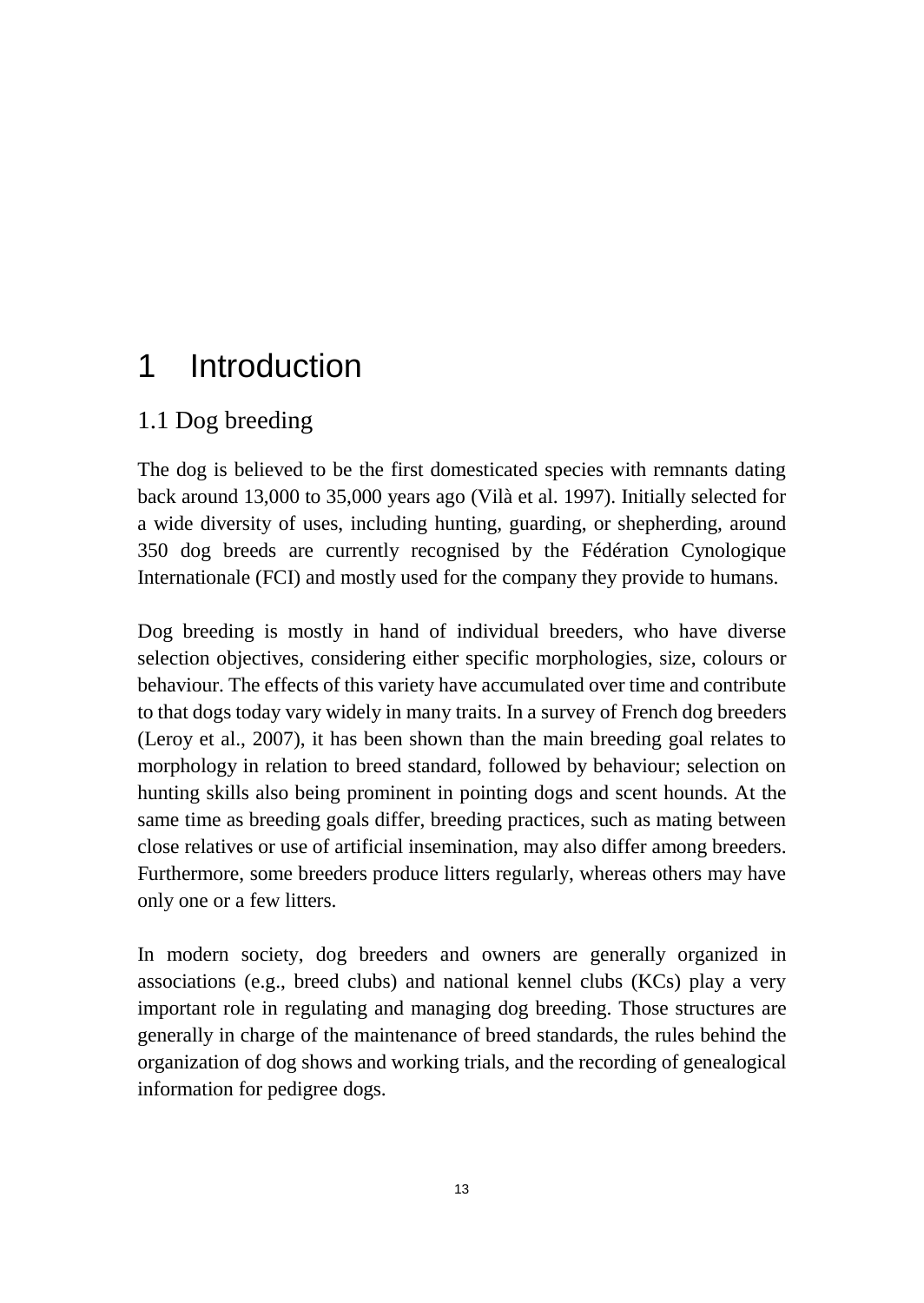So although the structure of breeding systems is vague among the main stakeholders (herein breeders, owners and KCs), the direction of breeding can still be adjusted by communication and cooperation between breeders, owners, breed clubs and KCs. Furthermore, breed clubs are members of or collaborate with KCs to tailor the breeding for their breed within countries. The exact governance, as well as the compliance of breeders and owners to national rules and strategies may differ largely across countries (O'Neil et al. 2017). For instance, depending on country, there can be one or several clubs in charge of a given breed. It should also be underlined that in Nordic countries, there has been a culture of compliance to strong regulation in place, whereas in southern Europe, such regulatory approach could drive breeders away from their respective KCs.

Although dog breeders are directly influenced by national KCs and breed clubs in their countries, dog breeding is also influenced by international regulations (Council of Europe, 1987) and organizations (FCI, 2010). In particular, FCI is a federation of KCs from 94 countries, created in 1911 to promote cynology across the world. FCI has more than 2 million individual members in participating countries and over 2.2 million puppies are registered each year by national KCs within the FCI. FCI focuses on the rules and regulations that are relevant to breeding and genetic health of dogs, the recognition of breeds and doping rules. Recently, adopting strategies to enhance canine genetic health and activities to counteract exaggerated anatomical features have been highlighted in FCI actions (Hedhammar et al. 2011).

### 1.2 Inherited disorders in pedigree dogs

Owing to the affectional bond between dogs and humans, as well as an increasing public concern toward animal welfare, especially in Europe, dog health has become a major concern for breeders, owners, as well as the general public in many countries (APGAW, 2009). The broadcast of the documentary 'Pedigree Dogs Exposed' by BBC in 2008, exposing health and welfare issues facing pedigree dogs in the United Kingdom, has been emblematic of this concern. Given their role in the management of dog breeders, national KCs are often considered as carrying the major, if not only, responsibility for the situation.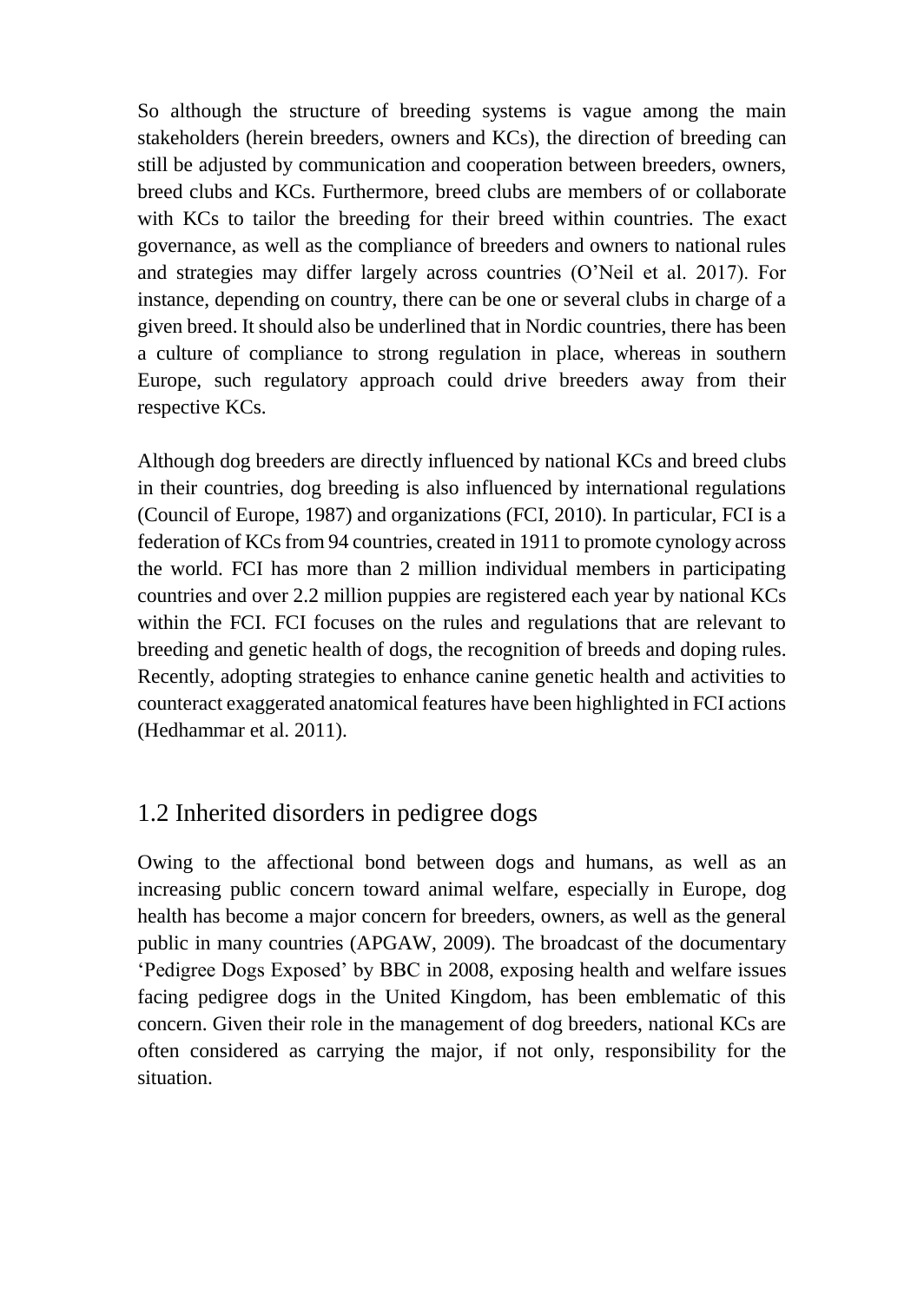Until early 2018, the Online Mendelian Inheritance in Animals (OMIA) reported 307 Mendelian disorders/traits in dog<sup>1</sup>. These disorders have variable prevalence across breeds, affect various functions and organs (cardio-vascular, immune, musculoskeletal, nervous-sensory, respiratory…), and have impact on welfare from anecdotal to incapacitating or even lethal (Collins et al. 2010). They have also multiple forms of inheritance, from simple single gene inheritance to more complex ones, the inheritance mode being not always known.

Two main mechanism are considered to be responsible for the spread of inherited disorders within dog breeds. First, the loss of genetic variability induced by selection, as well as limited by the number of available breeding candidates in a country, tend to increase the frequency of a disorder by chance (genetic drift). This event often happen during the creation of the breeds or during genetic bottleneck events. In addition, intensive selection on exaggerated morphological features (conformation) is considered another major reason for the increase of inherited disorders (Rooney and Sargan, 2009). In two studies on the same group of UK dog breeds (Asher et al. 2009, Summers et al. 2010), inherited disorders in dogs were divided into 312 non-conformation linked disorders and 84 directly or indirectly related to conformation.

Prevention of single-gene disorders can be managed, once the mutation is identified, by genetic testing before reproduction. Genetic test services are commercially and widely available, e.g., Animal Genetics Laboratory of Swedish University of Agricultural Sciences in Sweden. However, increased prevalence of complex diseases and disorders (determined by multiple genes in combination with environmental influences) is more difficult to manage. In many countries, reducing the prevalence of inherited disorders was performed by forbidding dogs with severe status to reproduce, e.g., in Sweden dogs having D or E grades of hip dysplasia were not allowed to reproduce and dogs with C grade were only allowed to mate with dogs having A or B grades. But the efficiency of phenotypic selection is weak, owing to the categorical nature of affected/unaffected status of those inherited disorders, especially if the unaffected group is relatively large (Malm et al. 2008).

Hip dysplasia (HD) has been viewed as the most common disease in many medium and large size breeds (Wilson et al. 2010). Orthopaedic Foundation for Animals (OFA) reported in 2016 that this disorder was affecting around 183

 $\overline{a}$ 

<sup>1</sup> http://omia.org/home/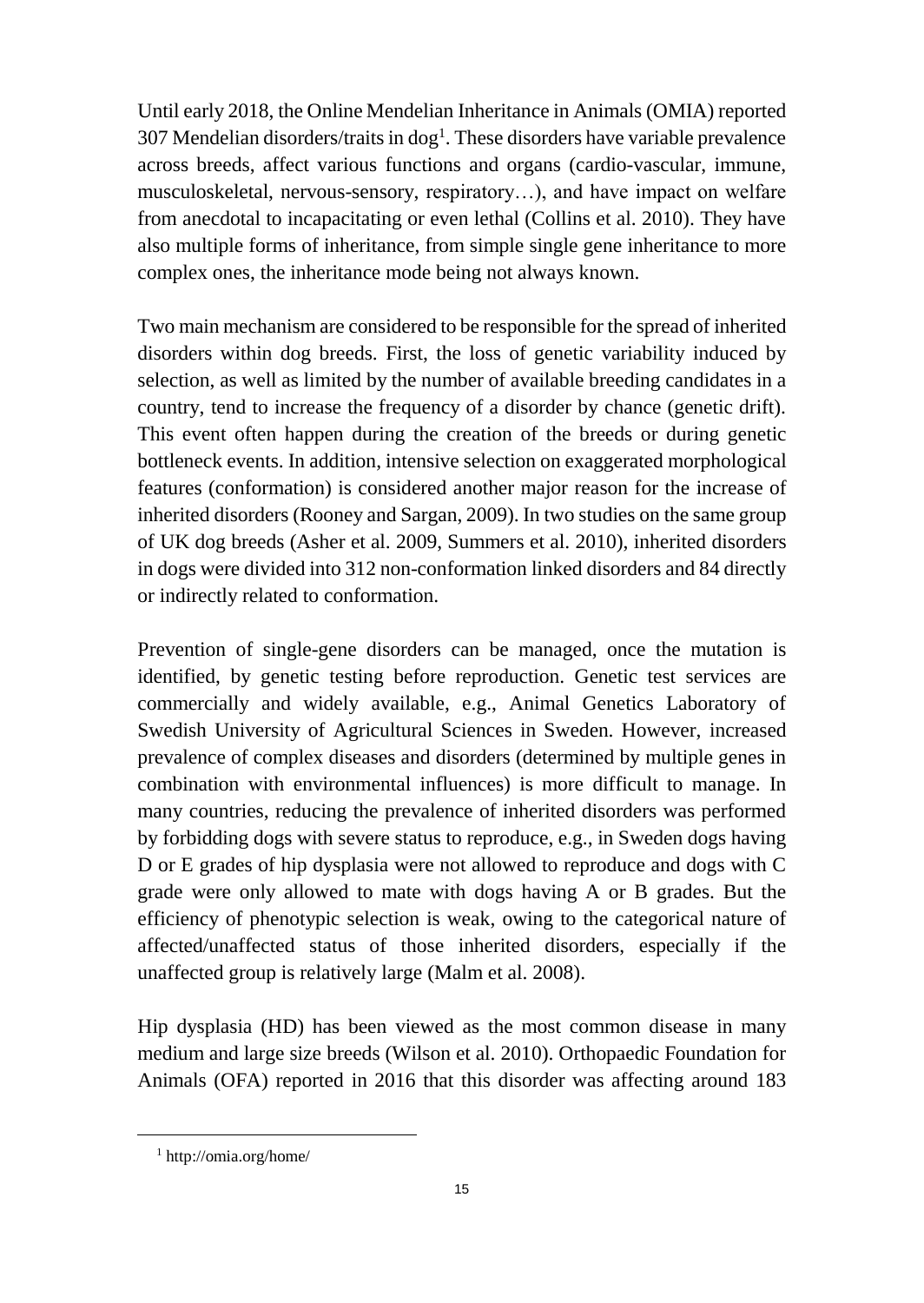breeds, with prevalence ranging from 0 to 71.8%<sup>2</sup> . The term hip dysplasia means abnormal development of the hip joint and its development is characterised by a loose coxofemoral articulation (Brass, 1989), which leads to several clinical symptoms including gait abnormalities, difficulties in rising, walking and running, and lameness (Fry and Clark, 1992). Radiographic screening is widely used for evaluation of hip status and three major grading systems are currently in place: the FCI, the OFA, and the BVA/KC (British Veterinary Association/The Kennel Club). For instance, FCI has a five-level grading system in which A and B are normal, C is mild, D is moderate and E is severe HD. The percentage of dogs that are scored for HD vary largely according to breed and country. BLUP selection is considered as the most efficient method to improve a complex trait (Wilson et al. 2011) and until now, only a limited number of countries, like Sweden and UK, have implemented genetic evaluation for some of their breeds.

# 1.3 International exchanges and collaboration

In recent years, increasing exchanges of breeding animals and semen between countries have been observed in dogs (Hedhammar et al. 2011), especially within EU. This could be important for breed and health management for several reasons. On the one hand, as different national populations of the same breed can have different prevalence, exchange of breeding animals can be either beneficial or detrimental, depending on how those exchanges are made. On the other hand, those exchanges may enlarge the pool of breeding animals, and therefore reduce inbreeding rate, which is of particular interest for breeds in countries with small and closed populations.

Nevertheless, it is not easy to assess the genetic quality of an imported animal. There might be missing pedigree or health information, or incomparable evaluation results (e.g., different scales for HD) and if the imported animals are widely used, becoming thus 'popular sires', it makes the breeding management of pedigree dogs more difficult than ever before. Therefore, operational tools (e.g., international pedigree databases, genetic evaluation routines) are needed to assist international breeding management and implement international breeding programs. Furthermore, the breeding context and breeding rules differ across countries, which will make the international breeding work become more

 $\overline{a}$ 

<sup>2</sup> http://www.ofa.org/stats\_hip.html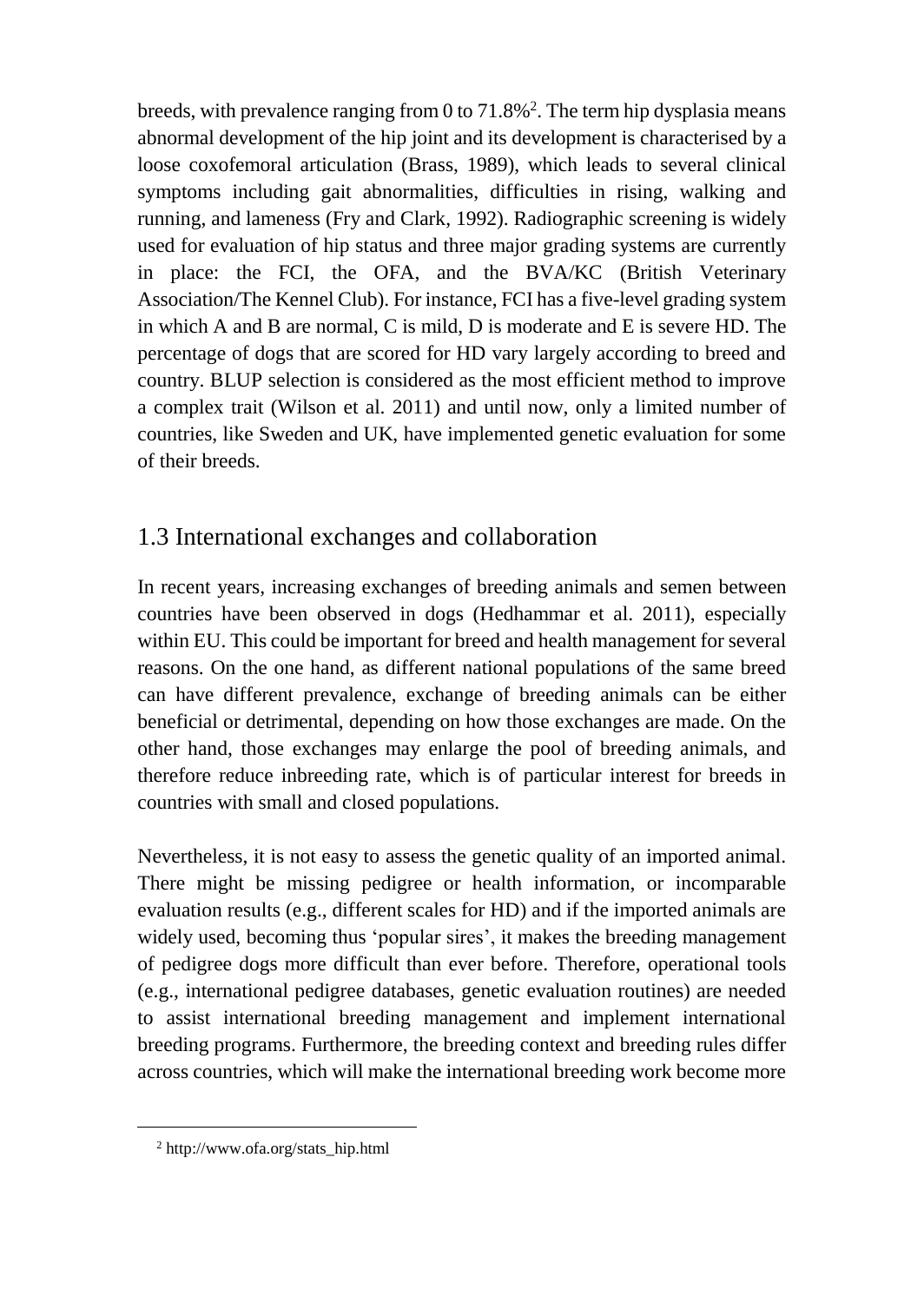complex, and not only a matter of technical issues. Kennel Clubs from France, Sweden and UK have been among the first countries to consider potential international collaboration on breeding and health programmes. All three are among the founding members of the International Partnership for Dogs (IPFD), an international organization whose mission is to facilitate collaboration and sharing of resources to enhance the health, well-being and welfare of dogs worldwide. These three national KCs are among the most influential national KCs worldwide. The British Kennel Club (officially The Kennel Club), although not member of the FCI, is the oldest recognized kennel club in the world (founded in 1873). It registers around 250,000 dogs per year. The French Kennel club (officially Société Centrale Canine) was founded in 1881. It is one of the founding members of the FCI, and registers more than 230,000 dogs per year. Also member of the FCI and founded in 1889, the Swedish Kennel Club (officially Svenska Kennelklubben) registers about 50,000 dogs per year. It is one of the most advanced kennel clubs in term of breeding and health strategies. Both British Kennel Club and Swedish Kennel Club have implemented genetic evaluation of HD for some of their breeds a few years ago. They have also been the first national KCs starting to explore the feasibility and efficiency of joint genetic evaluation of HD, which was shown by the study of Fikse et al. (2013). Further, by learning from the experiences of British and Swedish KCs, the French Kennel Club is also working on the setting up national genetic evaluation routines for HD. Considering that the three countries already have a long history of HD screening and recording, it could be meaningful to study joint genetic evaluation and selection program on HD, as an example of international collaboration.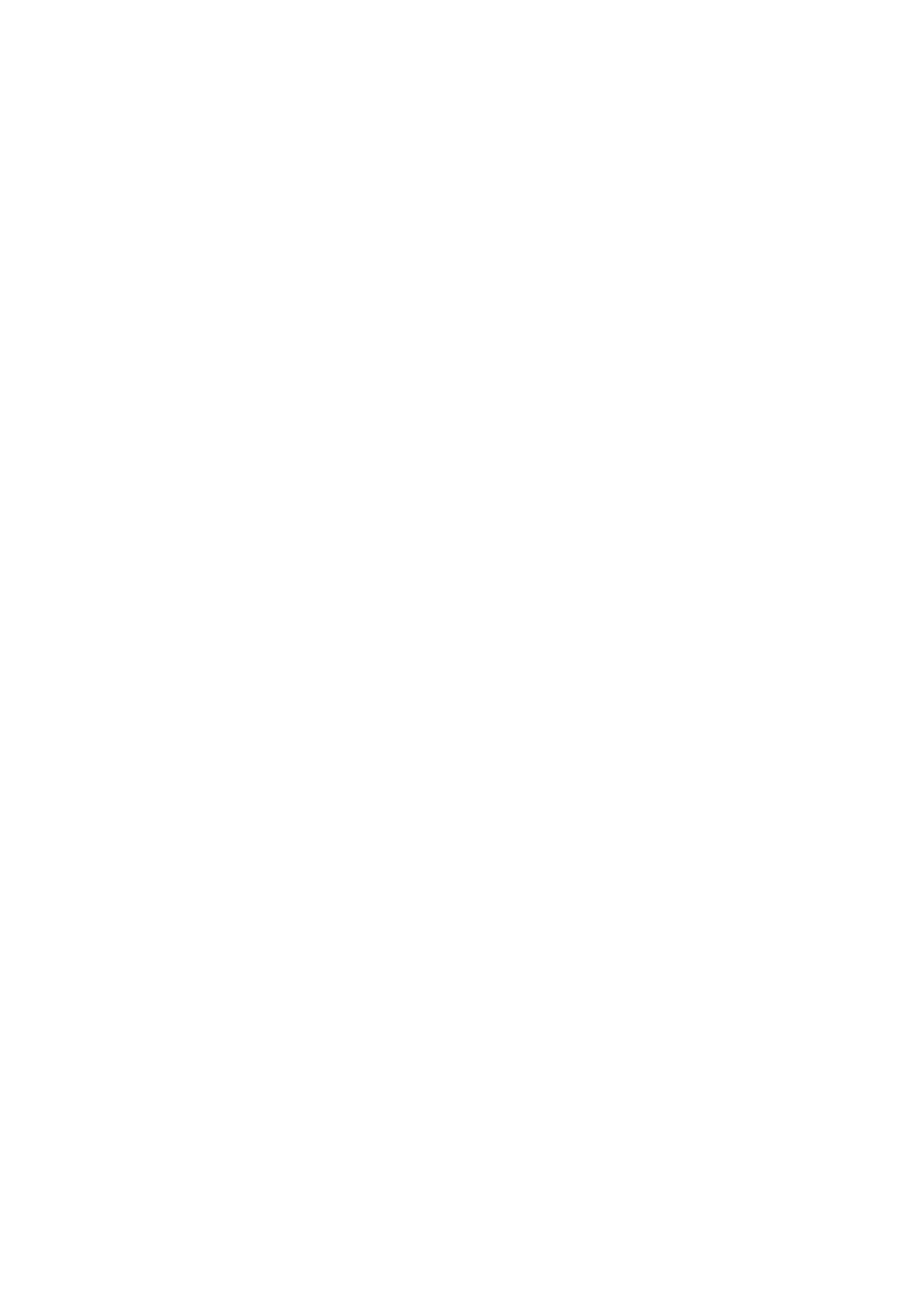# 2 Aims of the thesis

The overall aim of this project was to investigate management strategies to improve breed health in an international context, concerning both genetic evaluation and management of genetic variability. These tools are required before actually starting international breeding programs. The specific aims were to:

- $\triangleright$  Improve the understanding about the current concerns, strategies and tools being used by kennel clubs internationally as well as the needs and future plans for dog health and welfare (Paper I);
- $\triangleright$  Investigate the evolution of inbreeding, breeding practices and gene flow over time by merging pedigree information from three countries for four breeds (Paper II);
- $\triangleright$  Estimate genetic parameters for a health trait, hip dysplasia, in three countries using a joint across-country genetic evaluation (Paper III);
- $\triangleright$  Evaluate the efficiency of implementation of genetic evaluation and various strategies for importing sires with high genetic merit for hip dysplasia, by use of stochastic simulation (Paper IV).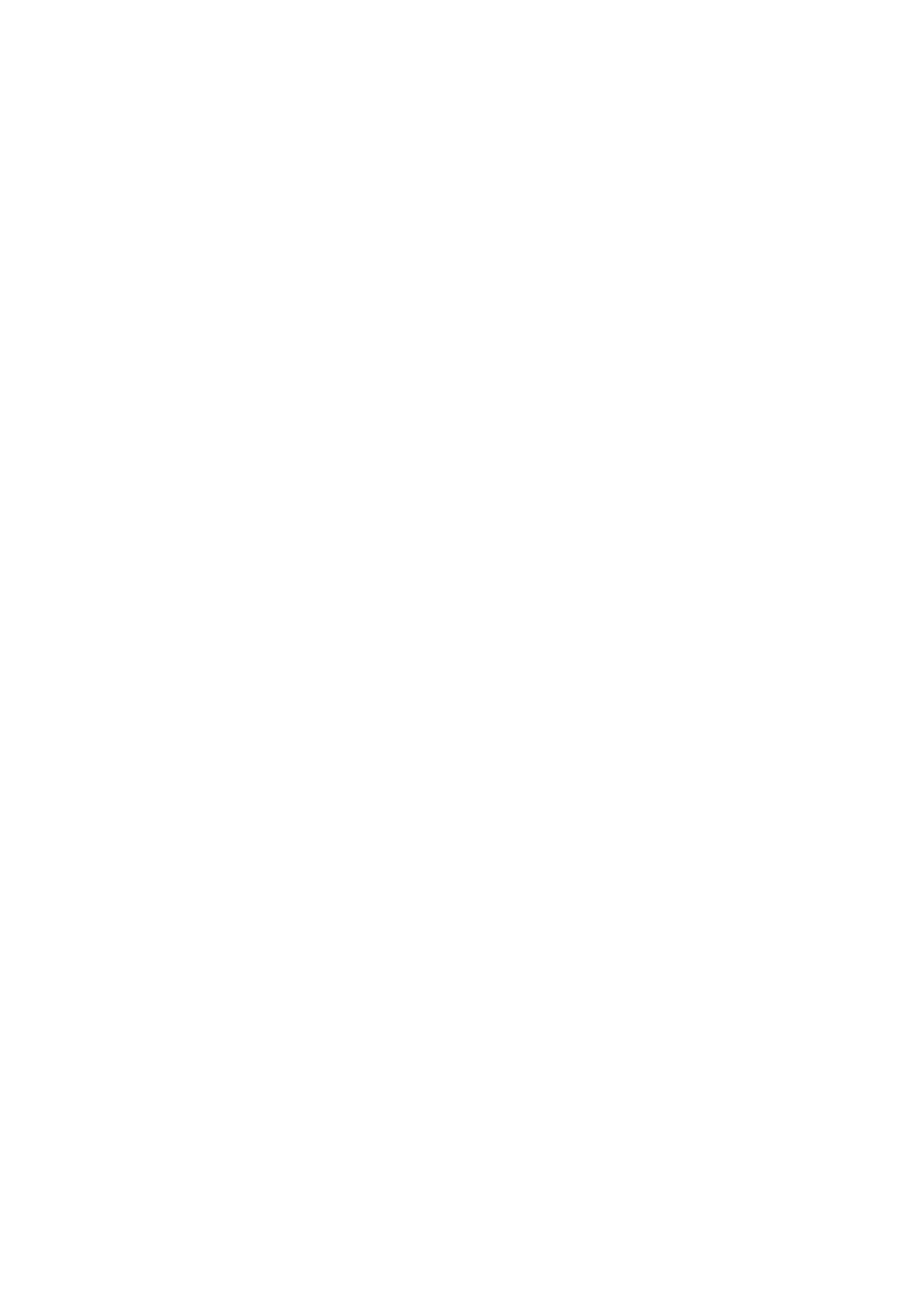# 3 Summary of studies

This thesis is comprised of four papers in which an online survey, statistical analysis of nationally collected phenotypes and pedigree, and a simulation study were employed to answer several technical issues needed to be finalized, before truly starting international programs to improve genetic health of pedigree dogs. In paper I, using a survey, breeding objectives were elucidated from the shared concerns of kennel clubs in 15 countries regarding inherited disorders in pedigree dogs. In paper II, pedigree databases of France, Sweden and the UK for four breeds (Bullmastiff (BMA), Bernese mountain dog (BMD), English setter (ESE) and Labrador retriever (LBR)) were merged. This was done both to be able to study the evolution of inbreeding, breeding practices and gene flow over time, but also as a necessary step to carry out international genetic evaluations. In paper III, for two breeds (Golden retriever (GDR) and LBR), heritabilities for and genetic correlations between HD scores across three countries (France, Sweden and the UK) and two types of HD scores (FCI and BVA/KC scales) were estimated. In paper IV, international breeding strategies were explored and possible genetic progress was predicted by computer simulation.

### 3.1 Materials and methods

A summary of materials and methods are listed in Table 1.

#### 3.1.1 Kennel club survey (Paper I)

A survey was designed and distributed in April 2017 by email to 37 FCI countries and three non-FCI countries, with more than 2,000 puppies registered in 2015. Questions comprised eight subjects: 1) important issues, 2) existence of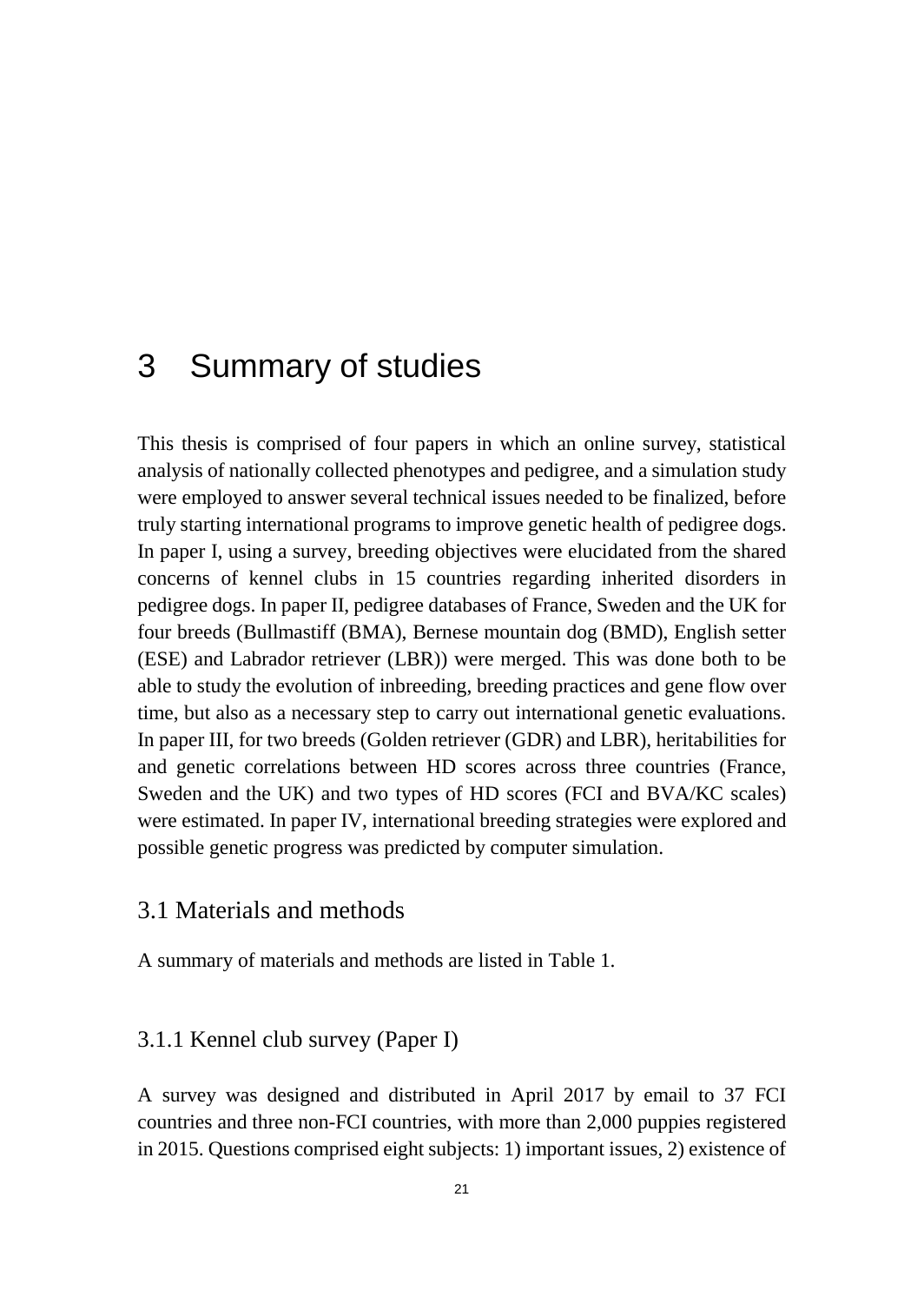government regulations, 3) management of data, 4) information recorded, 5) information provided to breeders and owners, 6) breeding strategies implemented, 7) breeding recommendations, requirements and restrictions, and 8) implementation of specific breeding tools. The survey was completely filled in by 11 European KCs and 4 non-European KCs. Statistical analysis was performed using R software (R Core Team, 2017) including: liker score analysis and heat map analysis.

# 3.1.2 Merging pedigree databases (Paper II)

Pedigree databases of four breeds (BMA, BMD, ESE and LBR) were provided by French, Swedish and British KCs and were merged across countries through detecting and removing duplicate dog IDs. Afterwards, using a FORTRAN package PEDIG (Boichard 2002), we calculated genealogical parameters (e.g., equivalent complete generations, inbreeding and coancestry coefficients, effective population sizes) and founder contributions according to the birth period, breed and registration country of dogs, to study underlying breeding practices and already existing gene flow between countries by breeds.

# 3.1.3 Estimation of genetic correlations (Paper III)

Pedigrees databases of GDR and LBR between France, Sweden and the UK were merged using the method of paper II. For French HD scores, the levels of HD (A, B, C, D, and E) were replaced with 1, 2, 3, 4, and 5, respectively. Data transformation of phenotypic records for Swedish and British HD scores were as in Malm et al. (2008) and Lewis et al. (2010), respectively. A trivariate analysis of HD records from the three countries was performed for each breed with mixed linear animal model using DMU software (Madsen and Jensen, 2013) and genetic parameters (e.g., heritability, genetic correlation, selection differential, accuracy of selection) were calculated. The fixed effects in the model differed somewhat across countries, but the random effects of animal (additive genetic effect) and litter were included for all countries. For Sweden, a random clinic-year effect was included as well.

### 3.1.4 Simulation of breeding strategies (Paper IV)

Specific functions needed in our study were added to the original simulation workflow of the FORTRAN program GenManSim (Windig and Oldenbroek, 2015), including generating breeding values and phenotypes for individual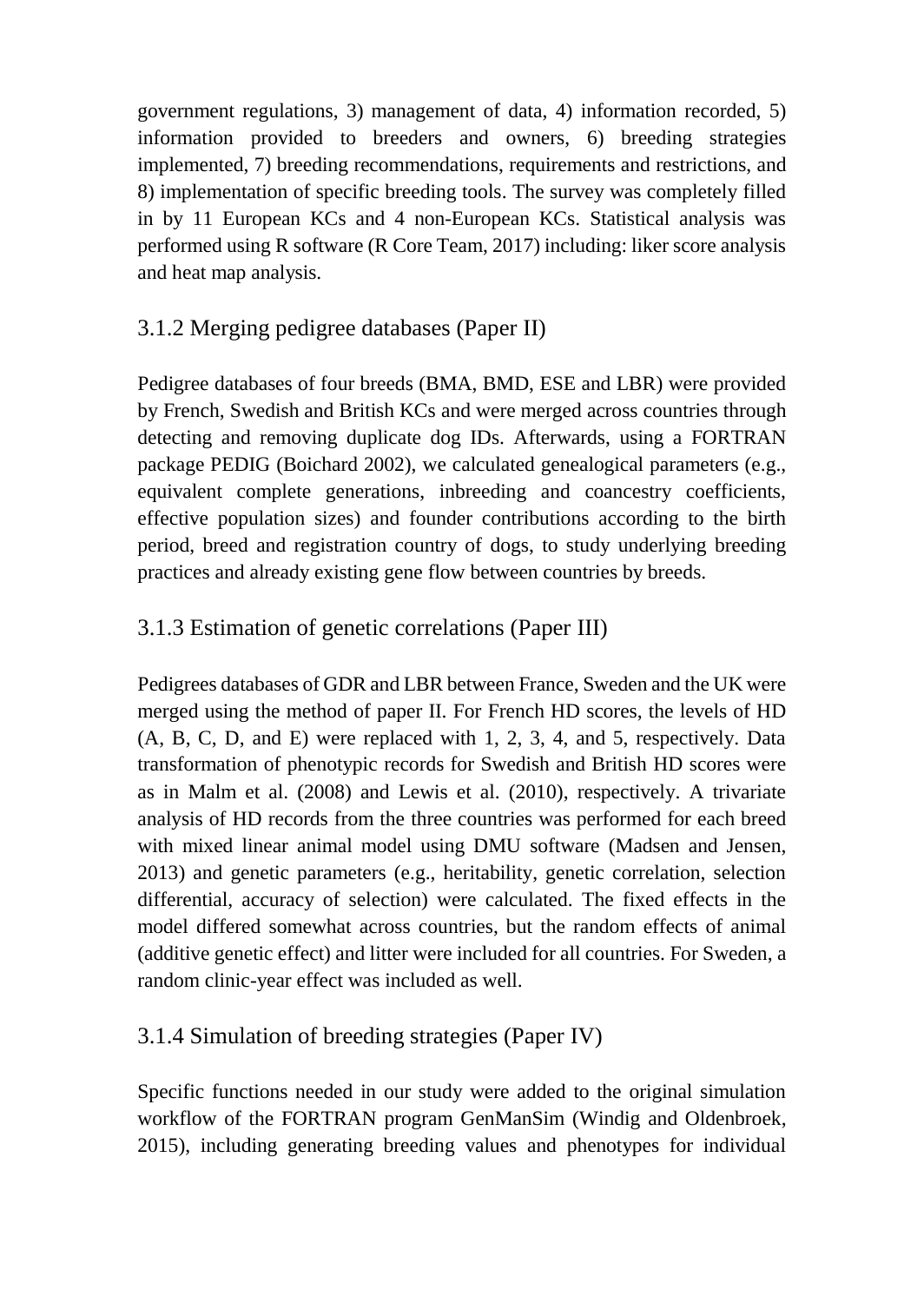animals and selection on breeding values or phenotypes of HD. Eventually, we conducted a simulation study of national and international breeding programs to describe the potential changes in genetic progress in an example trait, HD, when moving from a national breeding program to an international one.

| Study     | Data                                                         | Breeds <sup>1</sup>   | Countries                    | Methods                         |
|-----------|--------------------------------------------------------------|-----------------------|------------------------------|---------------------------------|
| Paper I   | Survey answers                                               | All breeds            | 15 countries <sup>2</sup>    | General statistical<br>analysis |
| Paper II  | Pedigree databases                                           | BMA, BMD,<br>ESE, LBR | France, Sweden and<br>the UK | Genealogical<br>analysis        |
| Paper III | Merged pedigree<br>databases.<br>phenotypic records<br>of HD | GDR, LBR              | France, Sweden and<br>the UK | Genetic evaluation              |
| Paper IV  | Parameters from<br>papers II-III                             | Non-specific          | Non-specific                 | Stochastic<br>simulation        |

Table 1. *Summary of materials and methods used in papers I-IV*

<sup>1</sup> *BMA=Bullmastiff ; BMD = Bernese Mountain Dog; ESE = English Setter; Labrador retriever; GDR = Golden retriever.*

<sup>2</sup> *15 countries: Denmark, Austria, Latvia, France, Sweden, UK, USA, Australia, Norway, Netherlands, Uruguay, Ireland, Mexico and Germany*

# 3.2 Main findings

3.2.1 Increasing concerns of stakeholders toward dog health and welfare (Paper I and II)

Although there were large differences between KCs on how they regarded breeding policies and management, the awareness to improve breeding and health for pedigree dogs was strong among the surveyed countries. Along with having different views on important issues and facing different challenges, KCs are currently making great efforts to collect and provide information related to breeding and health, as well as providing breeding strategies and guidance in their countries. This issue is even more complex owing to the wide diversity of traits potentially of interest for breeding, which differ according to breeds and national populations, as well as the growing number of genetic variants identified and commercialized gene tests, making it difficult to identify and prioritize breeding goals. Getting a consensus, in terms of constraints and priorities for breeding, is therefore probably one of the most challenging issues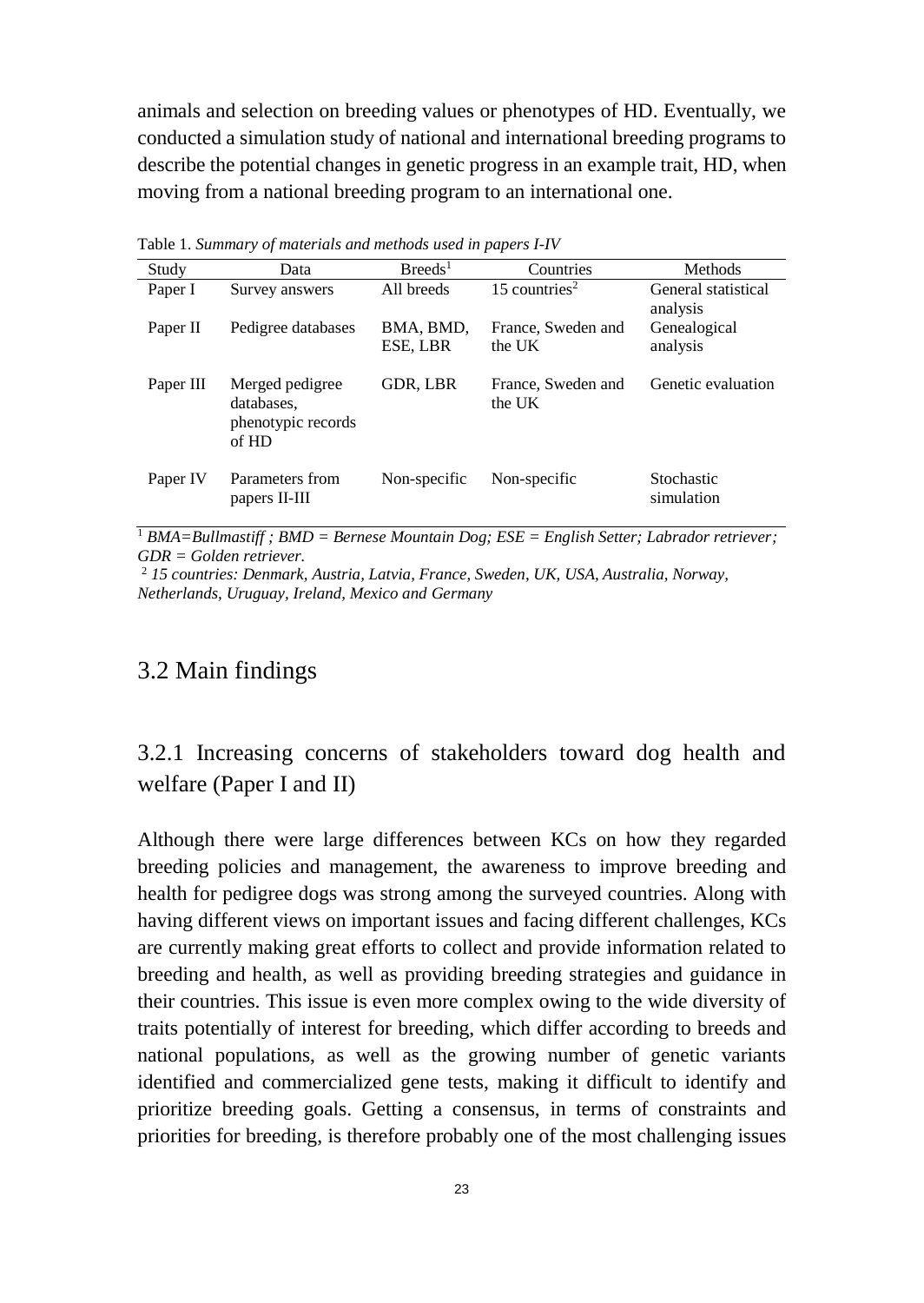for KCs on the road towards implementing effective strategies for health and welfare that would be endorsed by clubs and breeders.

In addition to 'inherited disorders', national KCs also ranked 'exaggerated morphological features' and 'inbreeding and genetic variability' as issues of highest priority. These concerns seem to be in line with recent evolutions of mating practices by dog breeders from France, Sweden and UK, as the results from genealogical analysis in paper II showed a decrease of the proportion of matings between close relatives over the last years in most of the national breed populations studied.

3.2.2. Merging pedigree databases can increase pedigree knowledge and reduce inbreeding in dogs (Paper II)

Merging pedigree databases across countries and quantifying breeding practices and gene flow for pedigree dog breeds is possible and pedigree knowledge was improved after merging pedigrees. The breeding practice of matings between close relatives varied between France, Sweden and the UK. Moreover, a clear tendency of increased gene flow between countries over time was shown for all the breeds and countries in the study. More importantly, the potential to improve genetic variability within pedigree dogs through exchanging breeding animals across countries was confirmed by an increased effective population size when merging the populations of different countries, especially for small-sized populations.

3.2.3. International evaluation across countries and HD measurement scales is possible (Paper III)

The possibility of performing genetic evaluations of HD across countries was confirmed by the favorable genetic correlation estimated in our study between different measurement scales of HD in France, Sweden and the UK. The existence of connections between populations, also an important prerequisite for international evaluations, was illustrated by the number of common sires shared between countries. Enlarging the population size of selection candidates through combining data from different countries can increase the genetic progress of HD, particularly for small populations. The accuracy of selection for the most recent birth-year cohorts of male dogs was, however, only marginally improved by international evaluation compared to national evaluation.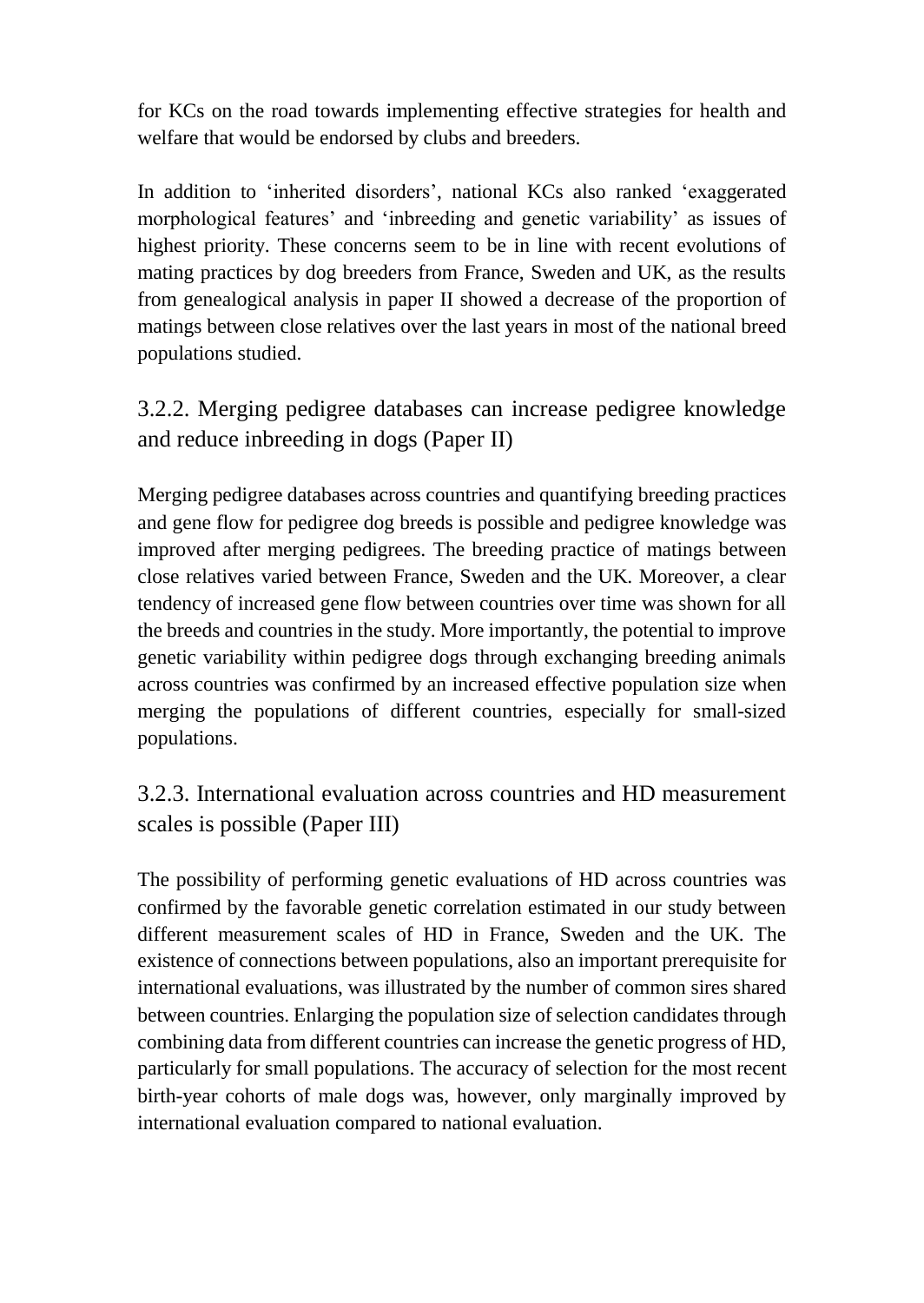# 3.2.4. Importing sires with high genetic quality is beneficial to improve HD status (Paper IV)

Our simulation study demonstrated that importing sires with high genetic merit can be an efficient breeding strategy to improve the status of HD in pedigree dogs, although the outcome depends on the accuracies, genetic correlations of HD across countries, selection intensities and use of imported dogs. When 20% of the litters was from foreign sires each year and considering using of sires with EBV rankings among Top 50%, moderate accuracies of EBVs (> 0.45) and strong genetic correlations  $(> 0.80)$  are necessary to guarantee the efficiency of importing sires based EBVs.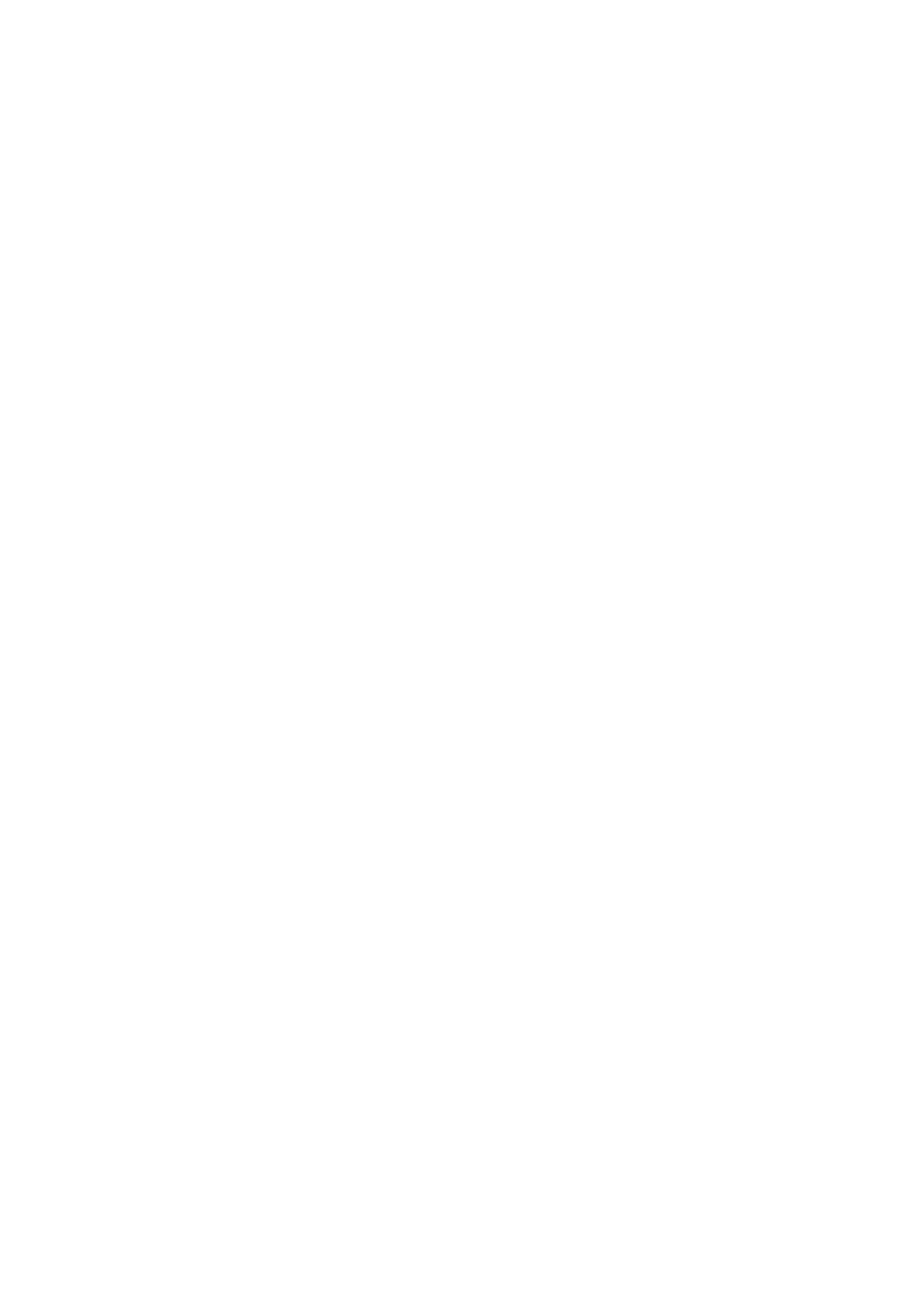# 4 General discussion

According to statistics of OMIA in 2018<sup>3</sup> , there are more than 307 disorders or disease traits reported in dogs, with various prevalence and consequences for canine health. Implementation of breeding programs in order to reduce incidence of inherited disorders and their impact on welfare should be a priority for dog breeders and breeding organizations. Efficiency of strategies in breeding programs is, however, highly dependent on several factors such as inheritance pattern, availability of efficient clinical/genetic tests and specific context conditions (e.g., prevalence, demography, existence of other disorders, and cooperation between KCs and breeders). But when settling on a breeding strategy, the fact that for many breeds the exchange of breeding animals between countries is increasing constitutes a critical point to be taken into account. Therefore, international cooperation was called for to improve genetic health in pedigree dogs (Hedhammar et al. 2011). Moreover, it has been shown that efficiency of genetic evaluation for a complex trait, such as HD, could be improved by joint evaluation across different countries (Fikse et al. 2013). However, the technical routine to combine pedigrees and health data and further to do joint evaluation under international collaboration is still unformed in dogs.

Therefore, the aim of this thesis was to investigate management strategies to improve breed health in an international context, concerning both genetic evaluation and implementation of breeding strategies. For this purpose, data were provided by the French, Swedish and British kennel clubs (KCs), including pedigree and phenotypic records of HD, to perform studies on the feasibility of international genetic evaluations and explore on the efficiency of international breeding programs. In addition, a survey was answered by 15 national KCs, which demonstrated shared concerns among KCs for health in pedigree dogs.

 $\overline{a}$ 

<sup>3</sup> http://www.omia.org/home/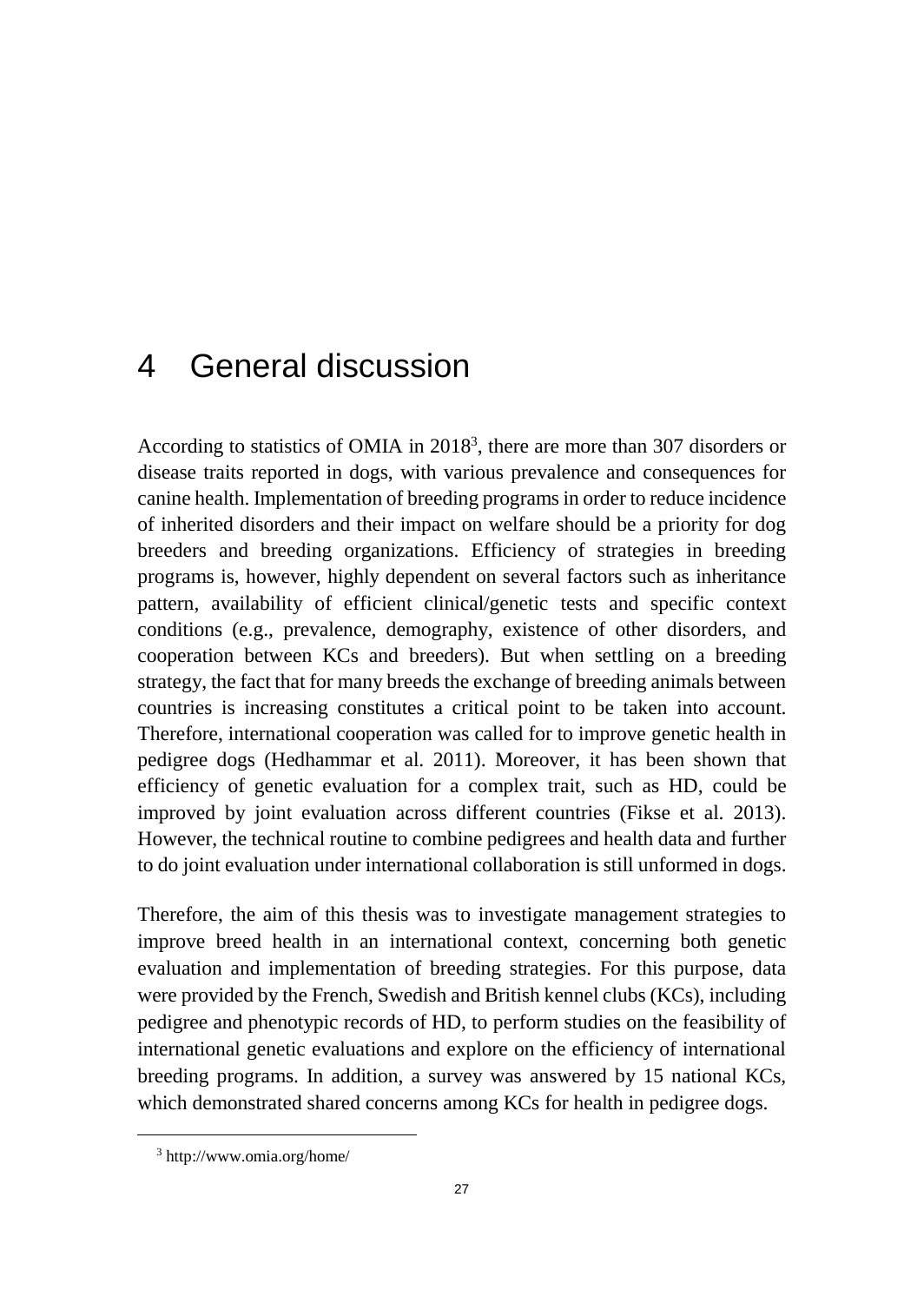Combing the main findings from this study, discussion herein will mainly focus on the possibility of implementing breeding programs across countries and the involvement of national KCs in this endeavor. The content of this discussion part will follow the five-step workflow of setting up breeding programs (Figure 1) and existing and/or potential issues embraced in each step related to the results of the studies included in the thesis will be discussed.



*Figure 1.* A five-step workflow circle of breeding programs.

# 4.1 Breeding objectives

The prevalence of inherited disorders differed between breeds and some KCs guided and/or helped breed clubs to make breed-specific strategies, e.g., the British KC has 'Assured Breeders Scheme' and is developing 'Breed Health & Conservation Plans' to implement breeding strategies for all breeds; the Swedish KC has 'Breed-Specific Breeding Plans' tailor-made to the conditions of the individual breeds and considering all aspects relevant in the breeding goals. Beyond the domestic effort made by national KCs, international collaboration of breeding was called for to improve genetic health in pedigree dogs (Hedhammar et al. 2011). However, the possibilities and ambitions among the organizations responsible may differ between countries.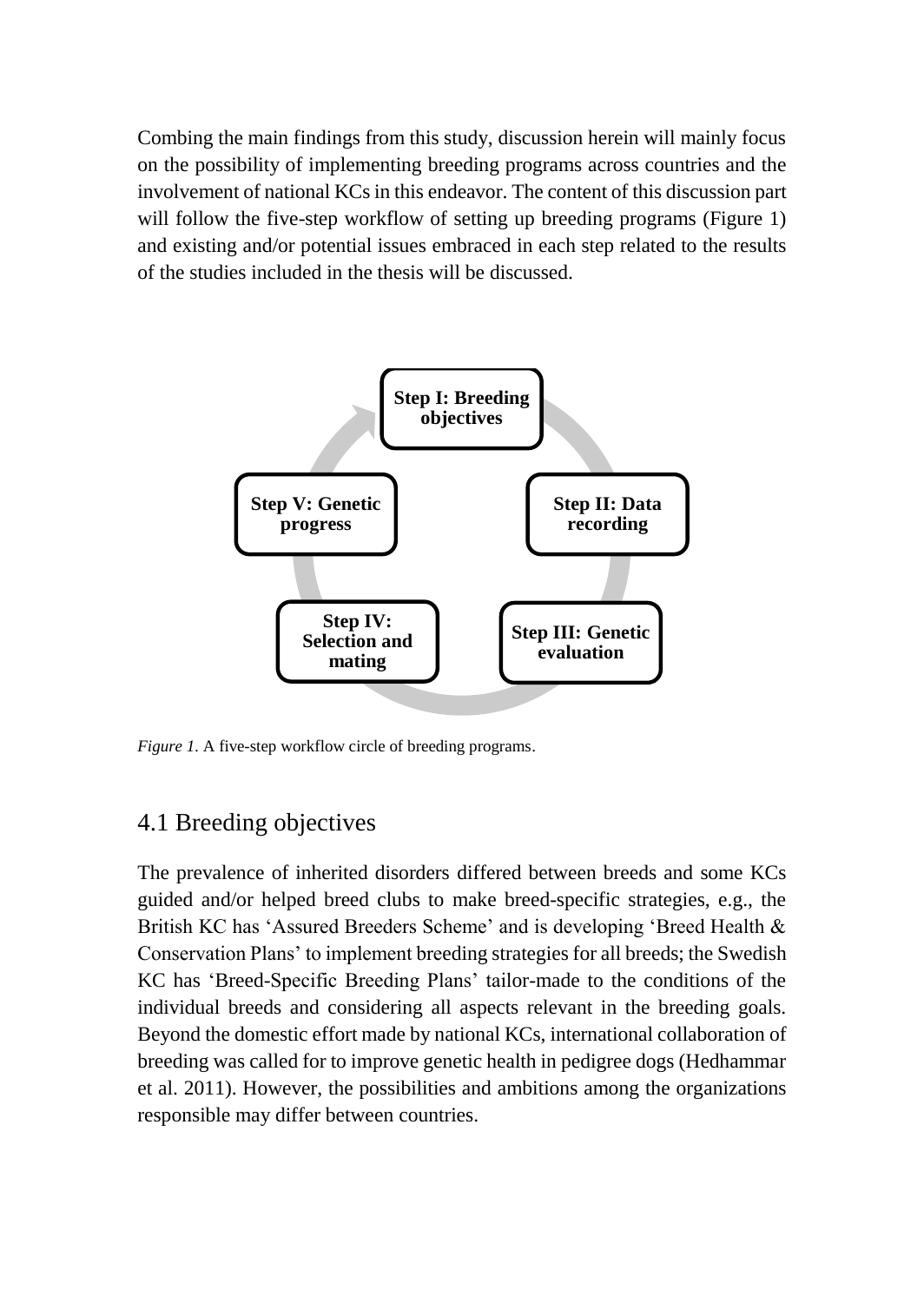In paper I, we conducted an online survey to elucidate similarities and differences in breeding policies and management of pedigree dogs among national KCs and inform the development of international collaborations. It was found that most KCs consider that 'exaggerated morphological features', 'inherited disorders' and 'inbreeding and genetic variability' are the breeding issues with highest priority. The same concern for important breeding issues can be viewed as a 'universal value' among KCs to start international collaboration. Several countries emphasized that a major challenge relative to the adoption of breeding objectives and strategies lies with the difficulty to achieve consensus and compliance from breeders and clubs, underlining the need to better communicate about health issues and potential solutions.

Among the 15 countries answering the survey, several countries indicated they have genetic evaluations of HD in place for some breeds or were planning to do so, which provides the possibilities to start joint genetic evaluations across countries. Further, the survey showed that health information of pedigree dogs is widely collected in Europe and this information is possibly available through pedigree documents or website, which is also a good foundation to expand breeding programs involving more genetic disorders.

#### 4.2 Data recording

Before carrying out a genetic evaluation across countries, it is necessary to combine the data from all countries participating, and this is especially challenging for pedigree information, mainly because the same dog can appear under several aliases. Therefore, we used three example countries, France, UK and Sweden, to elucidate the problems associated with merging databases in paper II, but also to use the information to study the already existing gene flow between countries for some breeds.

We detected a large number of duplicate IDs within and across countries during the procedure of merging pedigree databases. Therefore it is highly recommended to have a standard format of international IDs for the registration of pedigree dogs in an international context, for instance, combining a birth country code, a specific breed code/number and a unique domestic individual number together. This approach is similar to the Universal Equine Life Number (UELN) system that was proposed and used in international horse breeding (European Union, 2008).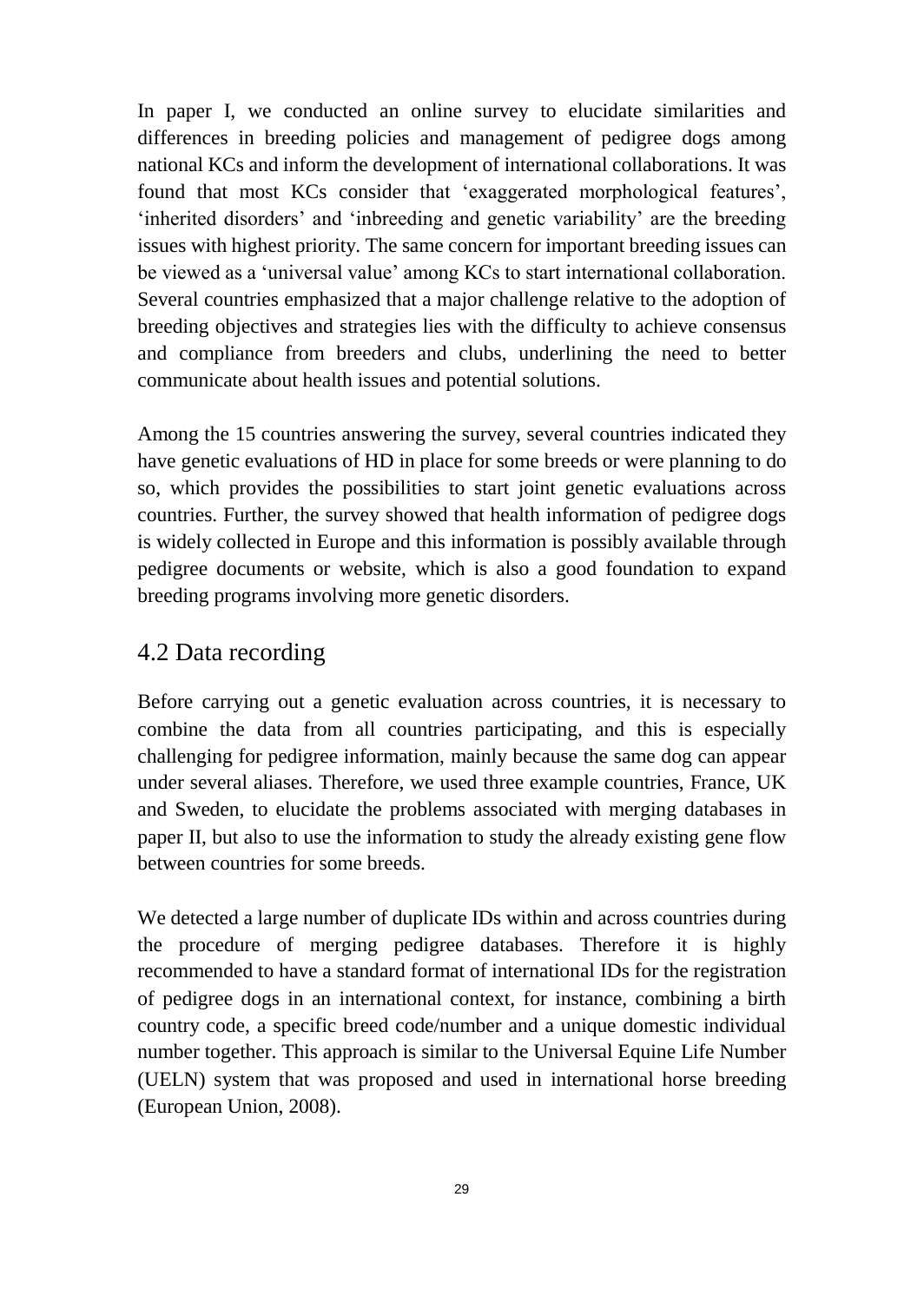More efforts are required (e.g., financial source; political work) beyond the technical work to fully support a foundation of international databases. Agreement of sharing data (e.g., health status of certain disorders, genetic test results) and pedigree is a prerequisite for starting genetic evaluations across countries, which is suitable for bilateral collaboration for countries already having built databases. For multilateral collaboration, perhaps an international database holding information for genetic evaluation and inbreeding management is needed. Particularly for HD, three grading systems are widely used through the world (FCI, OFA and BVA/KC modes), which might require to have a data standard like the international organization ICAR (International Committee for Animal Recording ) have developed in milk recording.

### 4.3 Genetic evaluation

HD was the example of a complex trait in the thesis, because it is one of the most common skeletal diseases seen in pedigree dogs and has a long history of screening and data recording in many countries. For a number of breeds, selection of breeding dogs by estimated breeding values (EBVs) for hip dysplasia is implemented in several countries (Denmark, Finland, Germany, Norway, Sweden and the UK). France is preparing to introduce genetic evaluation of HD and a suitable genetic model was studied for Golden retriever and Labrador retriever in paper III. However, low proportions of D and E scores for both breeds in France may have been the reason for lower heritabilities (0.15- 0.28) than those estimated for the same two breeds in Sweden and the UK (0.28- 0.41). This may partly be because dogs with bad hip status are not screened or that the results are not reported. Thus, in relation to the communication challenge underlined above, we highly suggest the French kennel club to encourage breeders and owners to screen their dogs and report scores to obtain better and more unbiased estimation.

In paper III, the feasibility of genetic evaluation was confirmed both across countries (France, Sweden and the UK) and across HD scales (FCI scores and BVA/KC scores). Meanwhile, several benefits of performing international evaluation have been confirmed or can be expected: genetic progress can be increased especially for small populations; inbreeding rate can be reduced by enlarging the pool of potential breeding animals; foreign dogs with bad genetic quality can be avoided before mating or importing by referring to EBVs.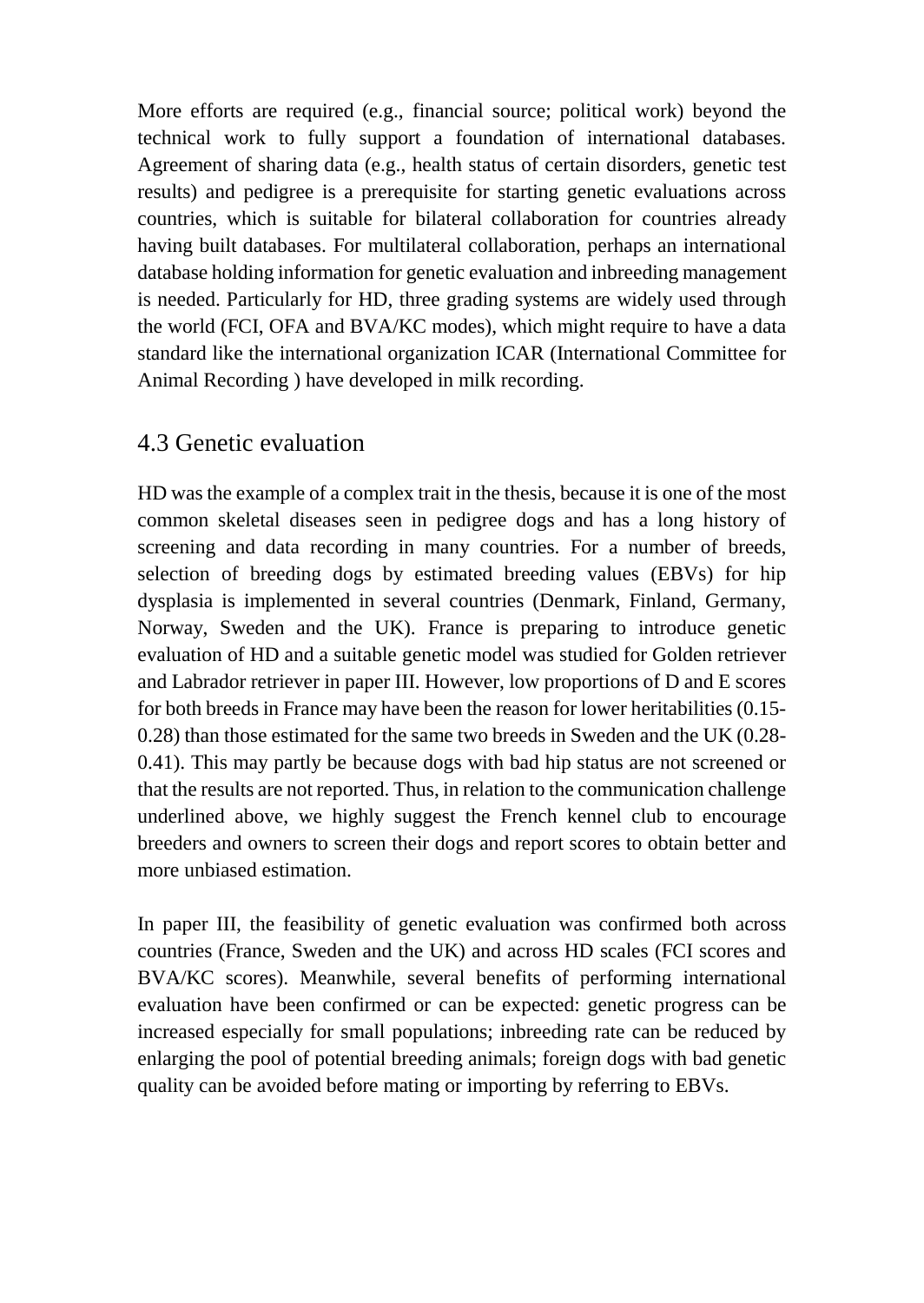Moreover, the genetic links, or genetic connectedness between countries, will also affect the accuracy with which a genetic evaluation can be done across countries. In paper III, we observed an inverse relation between genetic connectedness between populations and standard error of estimated genetic correlations, which means strong genetic connectedness contributes to reliable estimation of genetic correlations. With the increase of exchange of breeding animal between countries, especially in Europe, we are optimistic to have better results of international evaluation in a near future.

#### 4.4 Selection

For pedigree dog breeding, selection is decided by individual breeders and owners. Meanwhile, the 'power' of KCs is limited in selection and mainly concentrated on setting regulations, e.g., dog carrying one recessive allele is not allow to mate with another dog also carrying the same recessive allele; dogs with severe HD scores are not allowed to reproduce. In another word, KCs (and breed clubs) are the organizers and promoters of breeding strategies, while individual breeders and owners are the decision makers in the dog breeding system.

Swedish and British KCs have developed online advisory mating tools allowing the computation of inbreeding coefficients for the offspring of a potential mating pair, and browsing for specific health results, respectively. Those publicly available online tools can make it convenient for breeders and owners to be informed about inbreeding coefficients and EBVs. Particularly, the online advisory tools from Swedish and British KCs already provide EBV information on HD.

It is worth noticing that too ambitious mating restrictions may risk driving breeders away from their KCs (O'Neill et al., 2017) and countries like Denmark and Belgium have experienced subsequent reductions in dog registrations following implementation of new regulations. For instance after DNA identification was made compulsory, there was a 34% reduction in the number of registrations in Belgium between 2008 and 2013. Hence the Swedish and British KCs do not require but rather recommend breeders to choose dogs with EBV above the average for breeding.

### 4.5 Genetic progress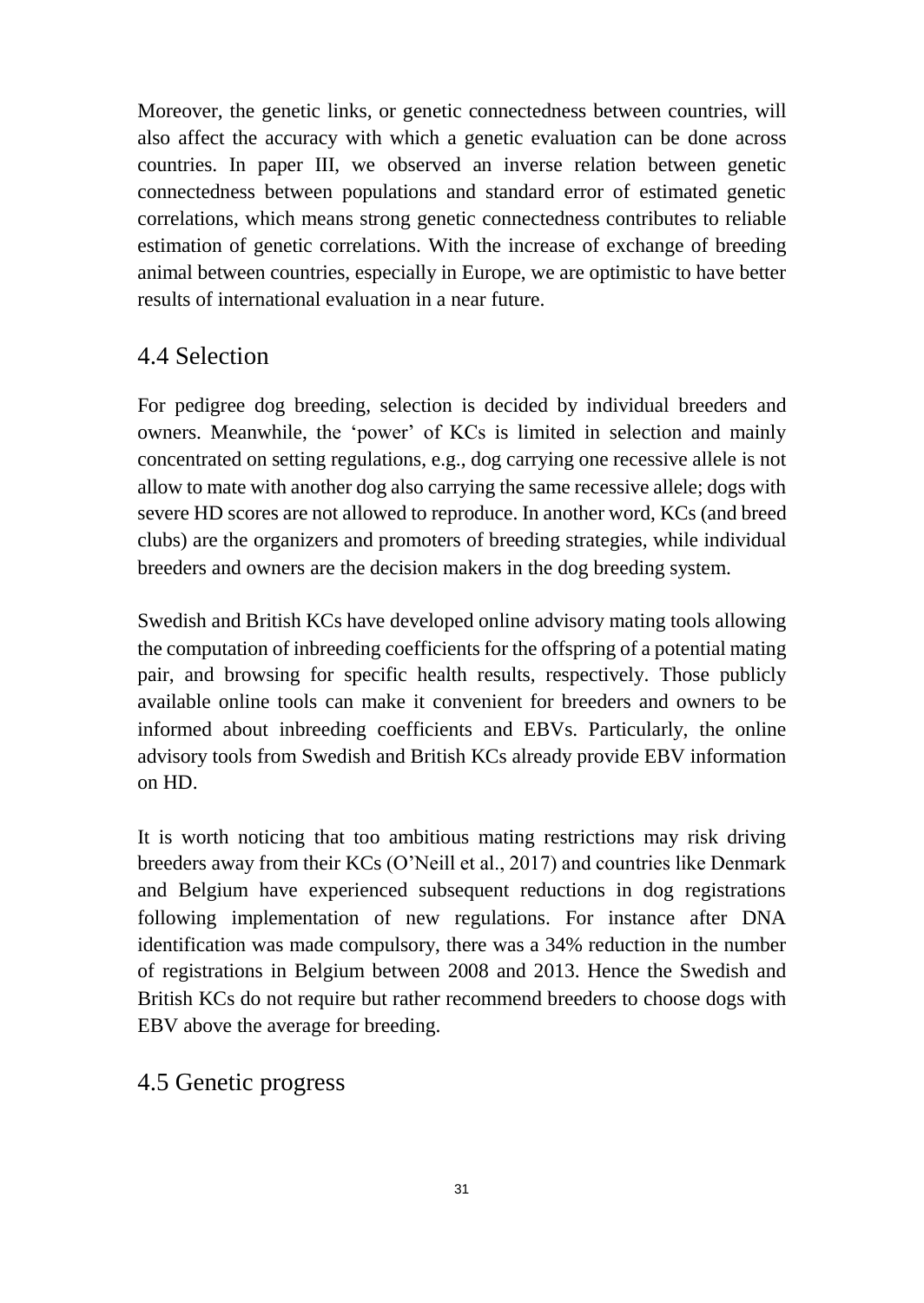Finally, we used a stochastic simulation study to describe the potential changes in genetic progress in HD, when moving from a national breeding program to an international one. In paper IV, importing sires with high genetic merits was shown to have the potential to be an efficient breeding strategy to improve the status of HD in pedigree dogs, particularly with more and more exchange of breeding animals in the future. Simulation studies in recent years have confirmed that breeding management (e.g., avoiding mating close relatives, equal use of sires, and limiting litter numbers) can reduce the increase in inbreeding in dog populations and decrease the expression of inherited recessive disorders (Leroy and Baumung, 2011; Windig and Oldenbroek 2015). In agreement with these studies, the simulation in paper IV suggests that KCs have further opportunities to promote the health welfare through breeding management.

Several factors were found in paper IV to affect the genetic progress. Importing sires with very high EBV rankings (e.g., among Top 10% in the exporting population) is preferred to increase the improvement. But accuracy of selection should be at least at a moderate level, because when the precision of EBVs decreased, high EBV sires are difficult to distinguish. The same situation occurs when the genetic correlation was weak; the total genetic progress that can be achieved by importing foreign sires will get a large 'discount' by poor estimation from joint evaluations.

However, as a drawback of higher genetic progress made by EBV selection, inbreeding will increase faster than with phenotypic selection (e.g., when dogs with severe HD is not allowed to reproduce), especially in a country with small population. From the simulation work in paper IV, when relatedness between parents was limited to be less than 0.125, there was no substantial increase of inbreeding for phenotypic selection and EBV selection during the 10 years studied. However, this might have been due to the short time period studied. Nevertheless, no matter what kind of traits and breeding strategies are eventually adopted in international breeding program, inbreeding management of imported dogs is highly recommended once the pedigree of individual dogs is available.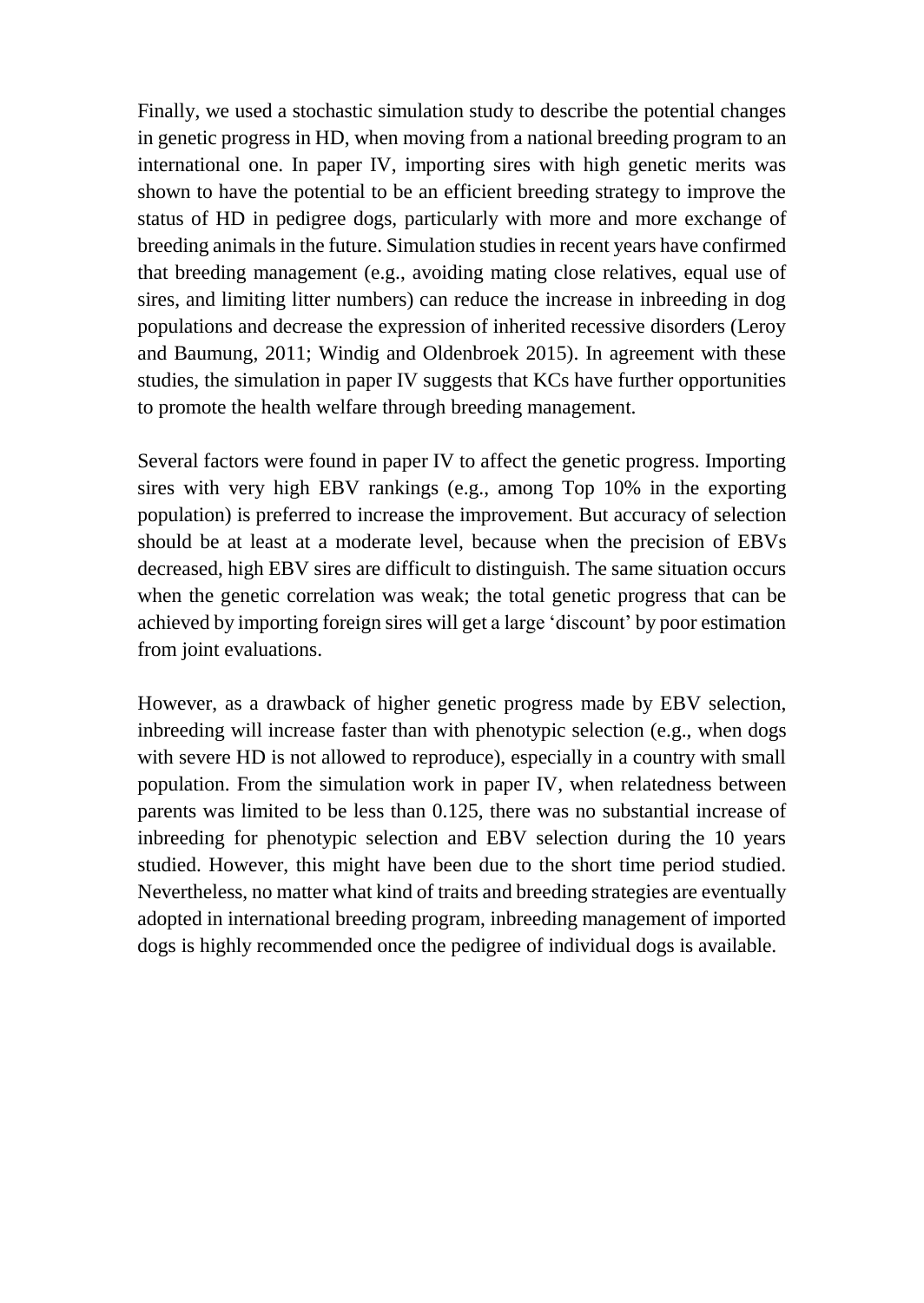# 5 Conclusion

This project studies the feasibility of initializing international breeding programs for canine inherited disorders. A shared sense of improving breeding and health status in pedigree dogs had been built among European national KCs, which is the 'milestone' to start international collaboration. Our results underline the need to raise awareness and communicate among the different stakeholders (breeders, breed clubs, but also show judges and veterinarians) to reach consensus on breeding objectives and strategies, as well as improving the quality and quantity of data required to achieve those objectives. The benefits of exchanging breeding animals across countries are clearly shown from the studies, these exchanges allow increase in genetic variabilities and genetic progress, especially for small national breed populations. We concluded that although consensus among stakeholders (herein dog breeders, owners and KCs) on the strategy to reduce inherited disorders is always needed in dog breeding, international breeding programs are useful and alternative options to improve canine genetic health, their benefits being amplified with increased exchange of breeding animals. Importing male dogs could lead to higher genetic progress, however, it is necessary to have a high genetic correlation between countries and high accuracy of estimated breeding values of imported dogs. Future research could focus more on systematic designing of breeding programs, which could be studied by simulation software such as GenManSim, e.g., to simulate genetic progress considering the removal of recessive alleles and selection of complex traits at the same time, as well as considering the willingness of breeders to follow breeding guidance and restrictions.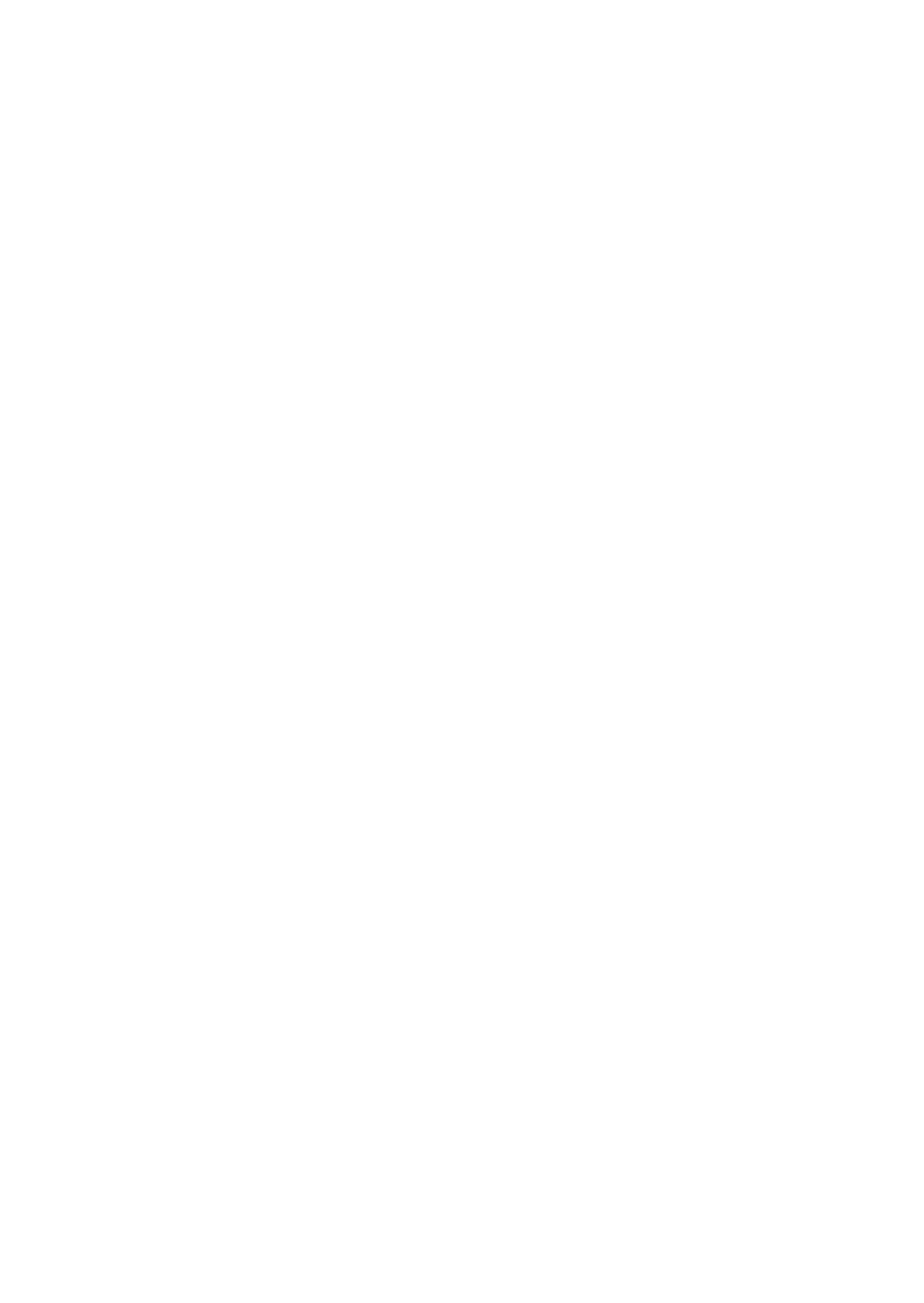# <span id="page-34-0"></span>References

- APGAW (Associate Parliamentary Group for Animal Welfare), 2009. *A Healthier Future for Pedigree Dogs: the Report of the APGAW Inquiry into the Health and Welfare Issues Surrounding the Breeding of Pedigree Dogs.* Associate Parliamentary Group for Animal Welfare, House of Commons, London, p. 54.
- Asher, L., Diesel, G., Summers, J.F., McGreevy, P.D. and Collins, L.M., 2009. Inherited defects in pedigree dogs. Part 1: Disorders related to breed standards. *The Veterinary Journal*, 182(3), pp.402-411.
- Boichard, D., 2002, August. PEDIG: a fortran package for pedigree analysis suited for large populations. In *Proceedings of the 7th World Congress on Genetics applied to Livestock Production* (Vol. 32, pp. 525-528).
- Brass, W., 1989. Hip dysplasia in dogs. Journal of small animal practice, 30(3), pp.166-170.
- Collins, L.M., Asher, L., Summers, J. and McGreevy, P., 2011. Getting priorities straight: risk assessment and decision-making in the improvement of inherited disorders in pedigree dogs. *The Veterinary Journal*, 189(2), pp.147-154.
- European Union (EU), 2008. *Commission Regulation (EC) no 504/2008.*
- Fikse, W.F., Malm, S. and Lewis, T.W., 2013. Opportunities for international collaboration in dog breeding from the sharing of pedigree and health data. *The Veterinary Journal*, 197(3), pp.873- 875.
- Fry, T.R. and Clark, D.M., 1992. Canine hip dysplasia: clinical signs and physical diagnosis. *Veterinary Clinics of North America: Small Animal Practice*, 22(3), pp.551-558.
- FCI (Fédération Cynologique Internationale), 2010. *International Breeding Rules of FCI.*
- Hedhammar, Å.A., Malm, S. and Bonnett, B., 2011. International and collaborative strategies to enhance genetic health in purebred dogs. *The Veterinary Journal*, 189(2), pp.189-196.
- Leroy, G., Verrier, E., Wisner-Bourgeois, C. and Rognon, X., 2007. Breeding goals and breeding practices of French dog breeders: results from a large survey. *Revue de Médecine Vétérinaire*, 158(10), p.496.
- Leroy, G. and Baumung, R., 2011. Mating practices and the dissemination of genetic disorders in domestic animals, based on the example of dog breeding. *Animal Genetics*, 42(1), pp.66-74.
- Lewis, T.W., Blott, S.C. and Woolliams, J.A., 2010. Genetic evaluation of hip score in UK Labrador Retrievers. *PloS one*, 5(10), p.e12797.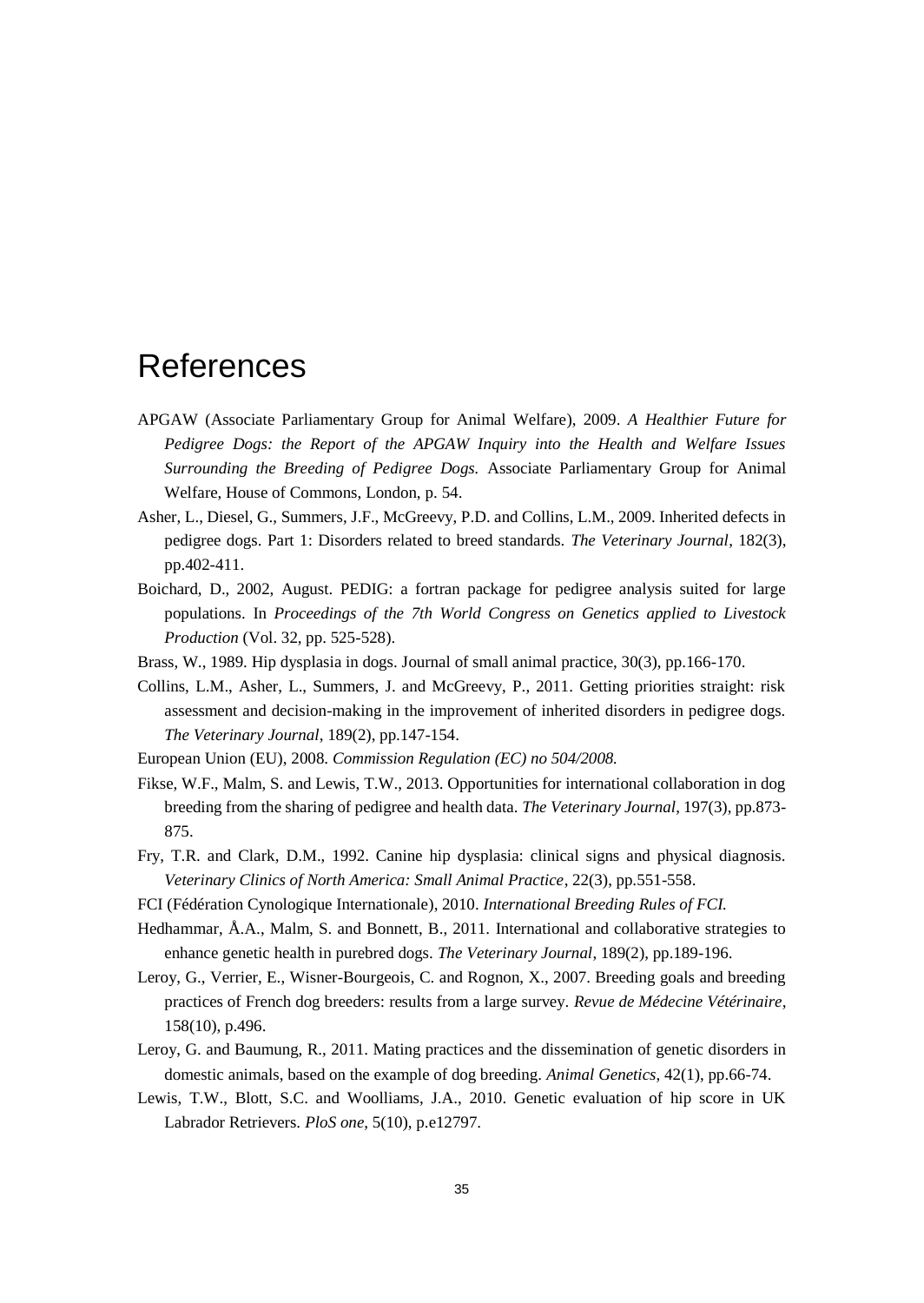- Lewis, T.W., Blott, S.C. and Woolliams, J.A., 2013. Comparative analyses of genetic trends and prospects for selection against hip and elbow dysplasia in 15 UK dog breeds. *BMC Genetics*, 14(1), p.16.
- Madsen, P. and Jensen, J., 2013. *DMU A Package for Analysing Multivariate Mixed Models*. Version 6, release 5.2. Center for Quantitative Genetics and Genomics Dept. of Molecular Biology and Genetics, University of Aarhus Research Centre Foulum Box, 50, p.8830.
- Malm, S., Fikse, W.F., Danell, B. and Strandberg, E., 2008. Genetic variation and genetic trends in hip and elbow dysplasia in Swedish Rottweiler and Bernese Mountain Dog. *Journal of Animal Breeding and Genetics*, 125(6), pp.403-412.
- O'Neill, D.G., Keijser, S.F., Hedhammar, Å., Kisko, C., Leroy, G., Llewellyn-Zaidi, A., Malm, S., Olson, P.N., Packer, R.M., Rousselot, J.F. and Seath, I.J., 2017. Moving from information and collaboration to action: report from the 3rd International Dog Health Workshop, Paris in April 2017. *Canine Genetics and Epidemiology*, 4(1), p.16.
- Oberbauer, A.M., Keller, G.G. and Famula, T.R., 2017. Long-term genetic selection reduced prevalence of hip and elbow dysplasia in 60 dog breeds. *PloS One*, 12(2), p.e0172918.
- Rooney, N. and Sargan, D., 2009. *Pedigree dog breeding in the UK: a major welfare concern*. Hosham, UK: Royal Society for the Prevention of Cruelty to Animals.
- Summers, J.F., Diesel, G., Asher, L., McGreevy, P.D. and Collins, L.M., 2010. Inherited defects in pedigree dogs. Part 2: Disorders that are not related to breed standards. *The Veterinary Journal*, 183(1), pp.39-45.
- Team, R.C., 2013. R: A language and environment for statistical computing.
- Vilà, C., Savolainen, P., Maldonado, J.E., Amorim, I.R., Rice, J.E., Honeycutt, R.L., Crandall, K.A., Lundeberg, J. and Wayne, R.K., 1997. Multiple and ancient origins of the domestic dog. *Science*, 276(5319), pp.1687-1689.
- Wilson, B., Nicholas, F.W. and Thomson, P.C., 2011. Selection against canine hip dysplasia: Success or failure?. *The Veterinary Journal, 189*(2), pp.160-168.
- Windig, J.J. and Oldenbroek, K., 2015. Genetic management of Dutch golden retriever dogs with a simulation tool. *Journal of Animal Breeding and Genetics*, 132(6), pp.428-440.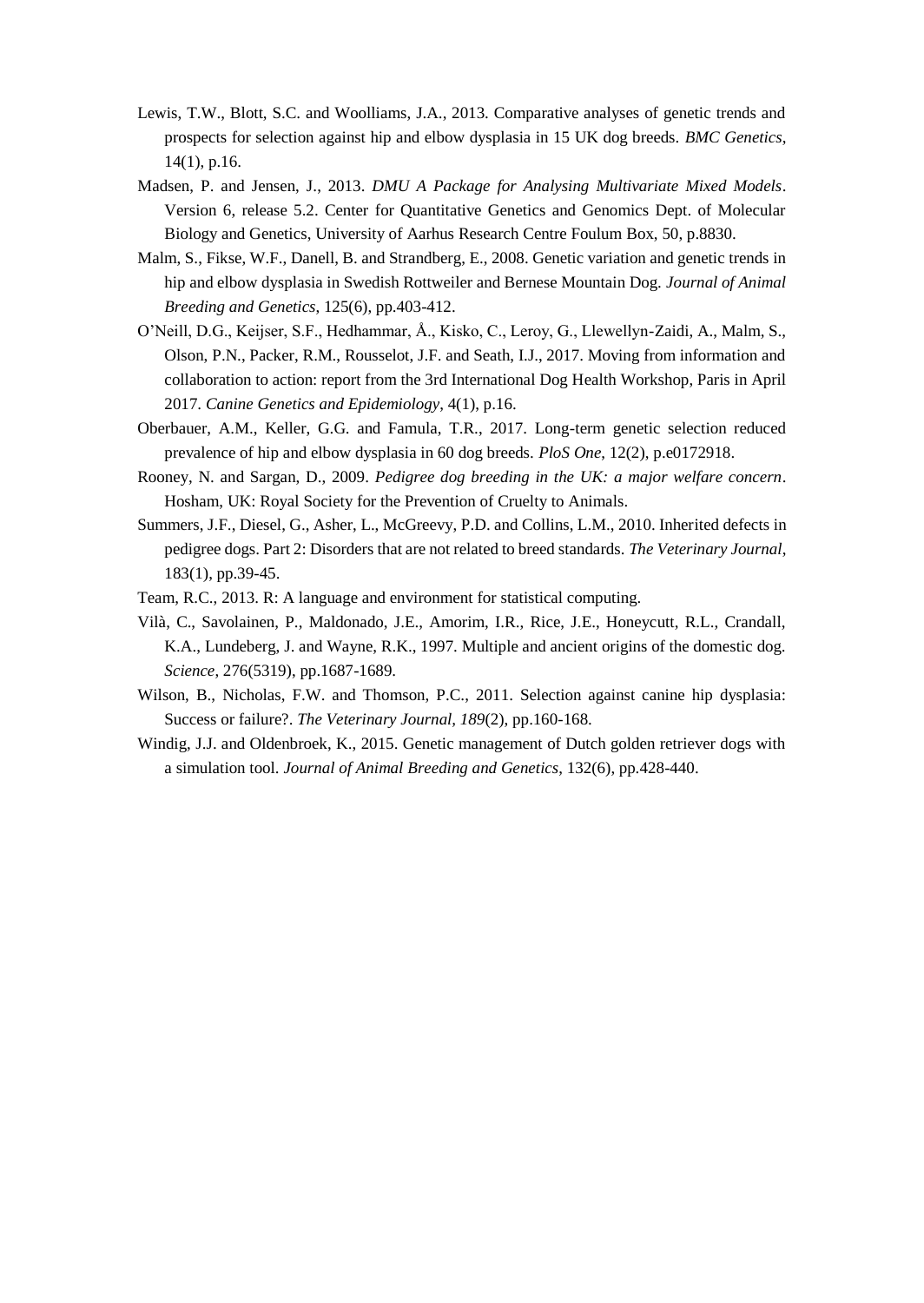# Popular science summary

Pedigree dogs' health and inherited disorders are a growing concern for dog breeders, owners, as well as the general public. In 2018, more than 300 Mendelian disorders or disease traits in dog breeds were reported in the Online Mendelian Inheritance in Animals (OMIA), a global database of inherited diseases. Disorders may affect various function or organs and involve single or multiple genes. Thankfully, all diseases do not occur in all breeds, rather there seem to be more or less breed-specific mutations that lead to a certain disorder. One possible reason for this could be that many breeds were founded by very few animals, and that those founders happened to carry certain defective alleles. This has then been exacerbated by using extensively specific reproducers, as well as closing the genepool to breed or even national breed populations. This has led to inbreeding phenomena, involving higher probability of two defective alleles coming together in one individual.

However, disorders due to recessive defects are not the only problem in dog breeding. The BBC documentary 'Pedigree Dogs Exposed' in 2008 highlighted disorders resulting from selection for exaggerated morphologies in pedigree dogs in the United Kingdom. Because national kennel clubs are those responsible for maintaining breed standards, they were largely blamed for these problems, although the actual selection of breeding animals is the result of the combined decisions of all individual dog breeders.

In light of this, exchange of breeding animals across countries is an alternative option to improve the genetic health of pedigree dogs by enlarging the pool of available breeding candidates. This could both help in increasing the genetic variability and avoiding issues with recessive disorders. Furthermore, it opens up for selecting breeding animals of higher genetic merit than are available within your own country, animals that also are less related to the national population.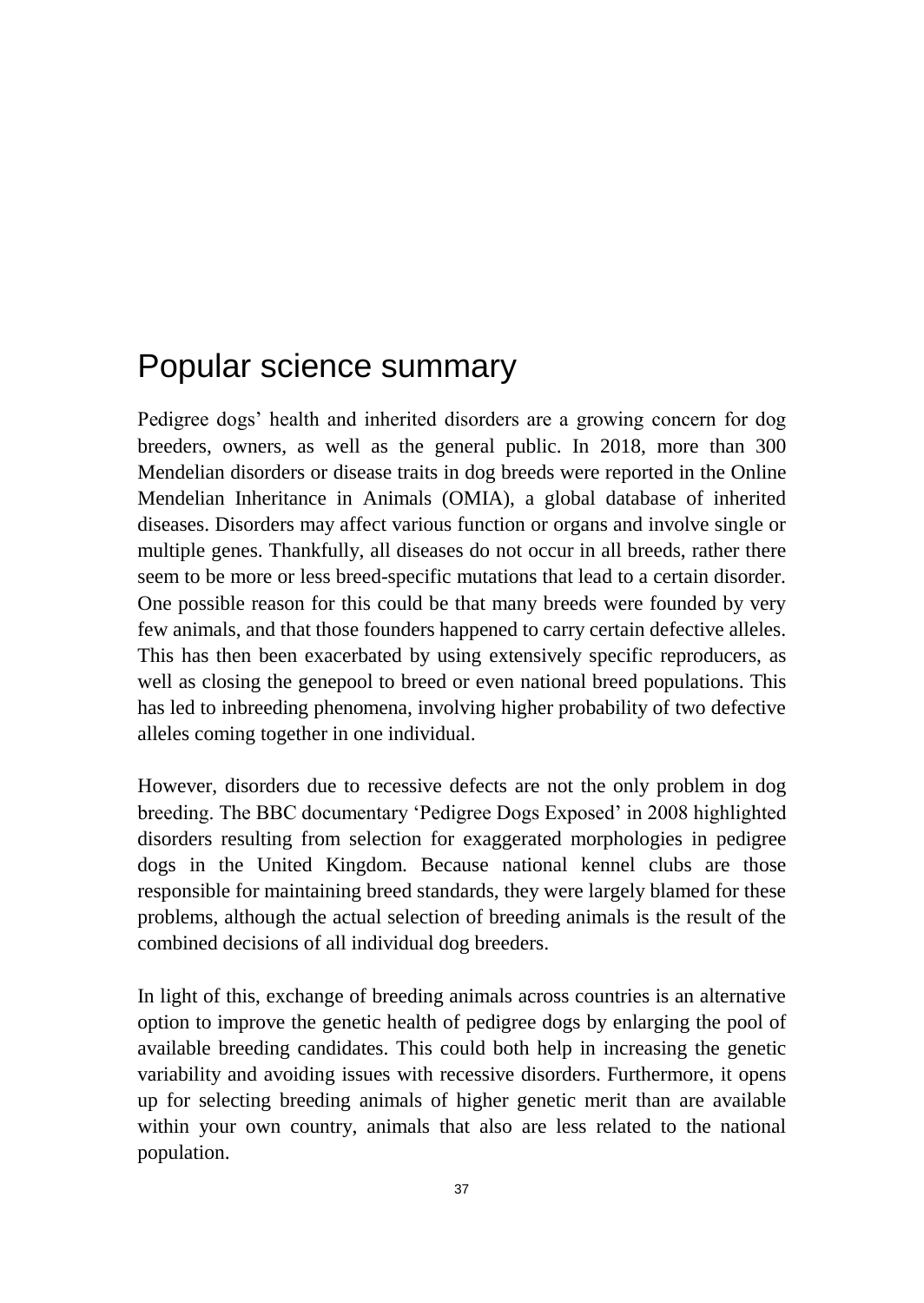The aim of this project was to investigate various methods to improve dog health in an international context, concerning both management of genetic variability and genetic evaluation of potential breeding animals to ensure the selection of dogs of high genetic merit. Because national kennel clubs play a crucial role in dog breeding, it is important to better understand the current concerns, strategies and tools being used by these organizations, as well as the needs and future plans for dog health and welfare they foresee. Therefore, a survey was sent out, which was answered by 11 European and four non-European national kennel clubs. The answers demonstrated shared concerns for breeding priorities related to exaggerated morphologies, inherited disorders, as well as inbreeding and genetic variation. In the same time, there is a heterogeneity in term of information recorded and tools used by countries to manage the health of their breeds.

We then used pedigree databases and screening records of hip dysplasia provided by three national kennel clubs in France, Sweden and the UK. Our results show a common trends toward better management of inbreeding within national population. We also found that by combining all information from the three countries genetic variability could be increased, gene flow across countries could be better monitored, and international genetic selection of breeding animals could be performed. Using a computer simulation, we could also show that importing sires with high genetic merits could be beneficial, especially if the traits evaluated in both countries were genetically almost identical. Finally, we concluded that international collaboration on evaluation and selection of breeding animals is a feasible and useful strategy to improve canine genetic health.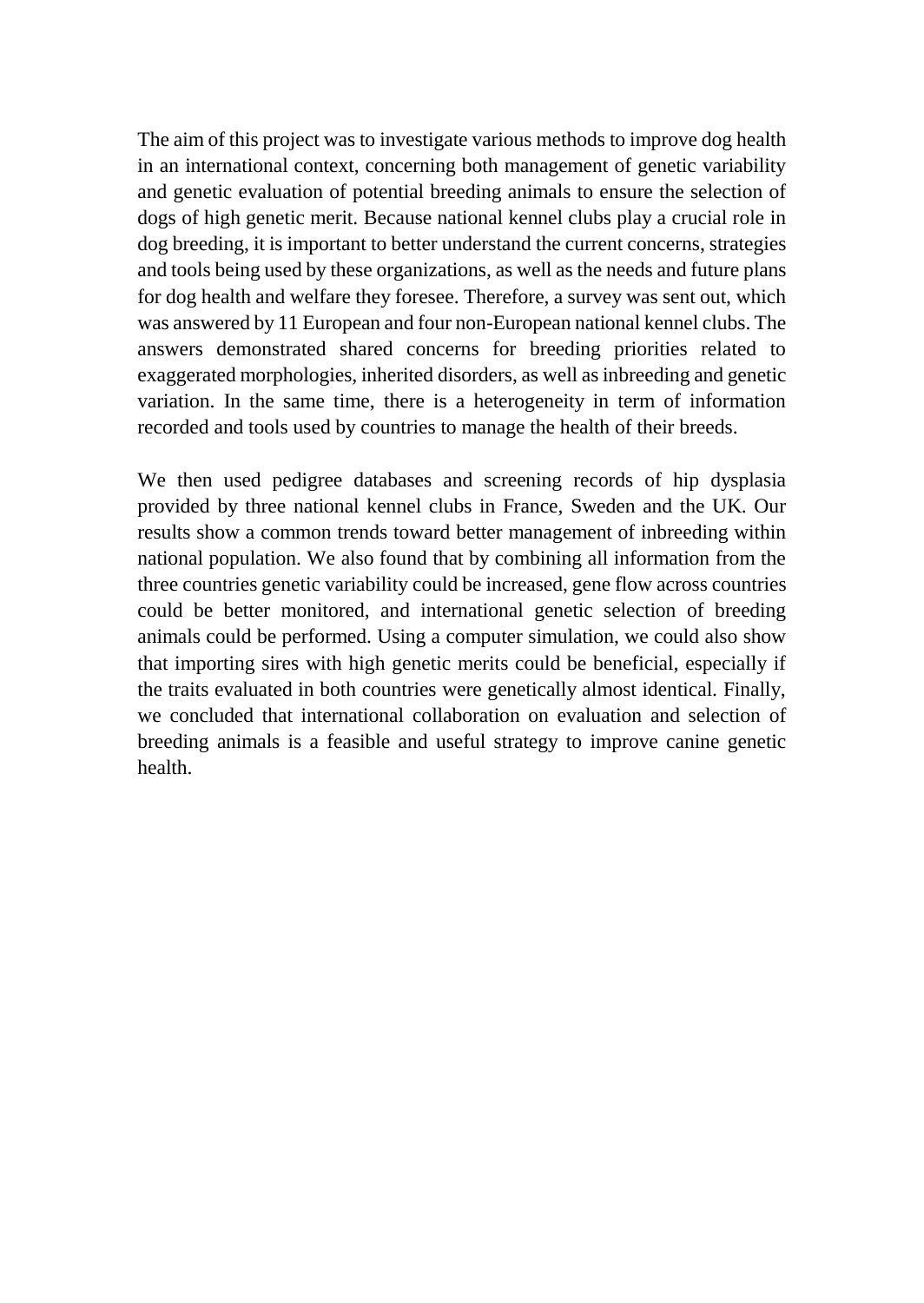# Populärvetenskaplig sammanfattning

Enligt en global databas över sjukdomar hos djur, finns det över 300 sjukdomar med genetisk bakgrund hos hund. Som tur är drabbas inte alla raser av alla sjukdomar. Snarare är det ofta så att en viss sjukdom bara drabbar en eller ett fåtal raser. En anledning till detta kan vara att raserna skapades baserat på ett fåtal individer och dessa råkade bära på vissa felaktiga genvarianter. Detta har sen förvärrats genom att man har stängt rasen och inte tillåter hundar utanför rasen att användas i aveln. Dessutom har hundaveln huvudsakligen skett med avelsdjur inom respektive land. Allt detta har lett till en större sannolikhet att två defektalleler hamnar tillsammans i samma hund, vilket leder till problem.

Dessvärre är inte problem med recessiva defekter det enda problemet inom hundaveln. BBC-dokumentären "Pedigree Dogs Exposed" som sändes 2008 påvisade stora problem orsakade av selektion för överdriven exteriör inom vissa raser i Storbritannien. Eftersom nationella kennelklubbar är ansvariga för att upprätthålla de s.k. rasstandarder som finns för varje ras, har en stor del av skulden för denna felaktiga selektion hamnat på dessa, även om den faktiska selektionen sker som ett samlat resultat av alla beslut som enskilda uppfödare gör.

Med allt detta i åtanke, kan utbyte av avelsdjur över landsgränserna vara ett sätt att genetiskt förbättra hälsan hos våra hundar. Genom att utöka gruppen av möjliga avelsdjur kan man dels öka den genetiska variationen och undvika inavelsproblem och problem med recessiva defekter. Dessutom öppnar det upp för att selektera genetiskt sett bättre avelsdjurs än vad som finns inom landet, djur som dessutom är mindre besläktade med de egna hundarna.

Syftet med detta projekt var att studera olika metoder för att förbättra hundars hälsa i ett internationellt perspektiv, både vad gäller bevarande av genetisk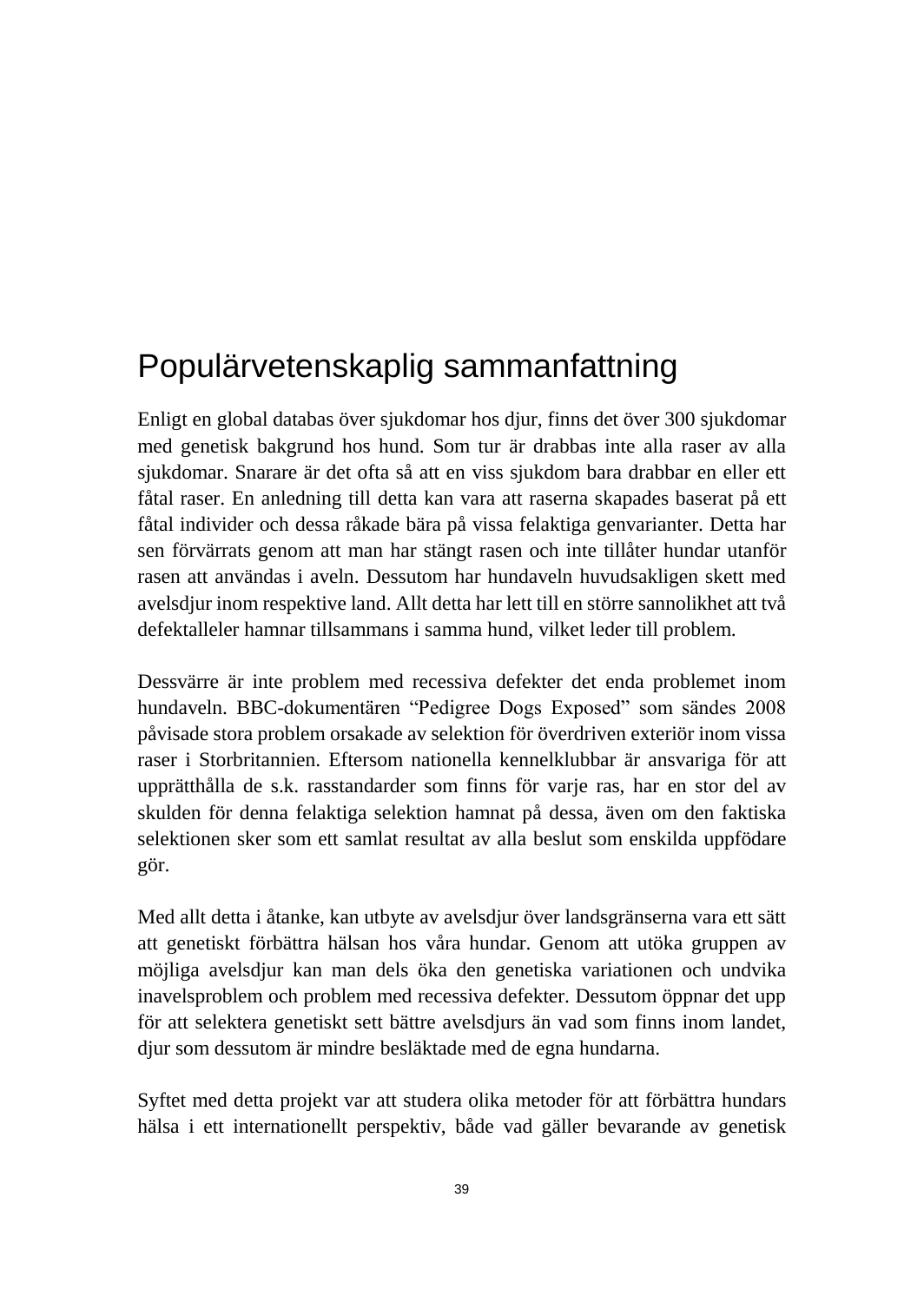variation och avelsvärdering av tänkbara avelsdjur för kunna välja de absolut bästa att bli föräldrar.

Eftersom nationella kennelklubbar har en viktig roll inom hundaveln, är det viktigt att förstå vilka utmaningar de ser, vilka strategier och verktyg som de har samt vilka framtida behov och planer de ser för att förbättra hundars hälsa och välfärd. Därför skickades en enkät ut till olika kennelklubbar. Denna besvarades av 15 klubbar, varav 11 fanns i Europa. Svaren visade en gemensam problembild vad gäller avelsprioriteringar mot såväl överdriven exteriöravel som genetiska sjukdomar men även frågor om inavel och genetisk variation sågs som viktiga.

Vi använde oss av härstamningsinformation och röntgenresultat för höftledsdysplasi från kennelklubbarna i Frankrike, Storbritannien och Sverige. Vi fann att genom att kombinera informationen från alla länderna kunde vi öka den genetiska variationen och få en bättre överblick över flödet av avelsdjur över gränserna. Dessutom skapades ett underlag för att kunna selektera avelsdjur från vilket land som helst. Med hjälp av en datorsimulering kunde vi också visa att det kan vara gynnsamt att importera genetiskt bra avelshundar, särskilt om egenskapen man är intresserad av att förbättra är genetiskt sett densamma i båda länderna, vilket kan antas för t ex höftledsdysplasi. Slutsatsen är alltså att internationellt samarbete för gemensam avelsvärdering som ger möjlighet till selektion av avelsdjur över landsgränser är en praktiskt användbar strategi för att förbättra hundars hälsa och välfärd.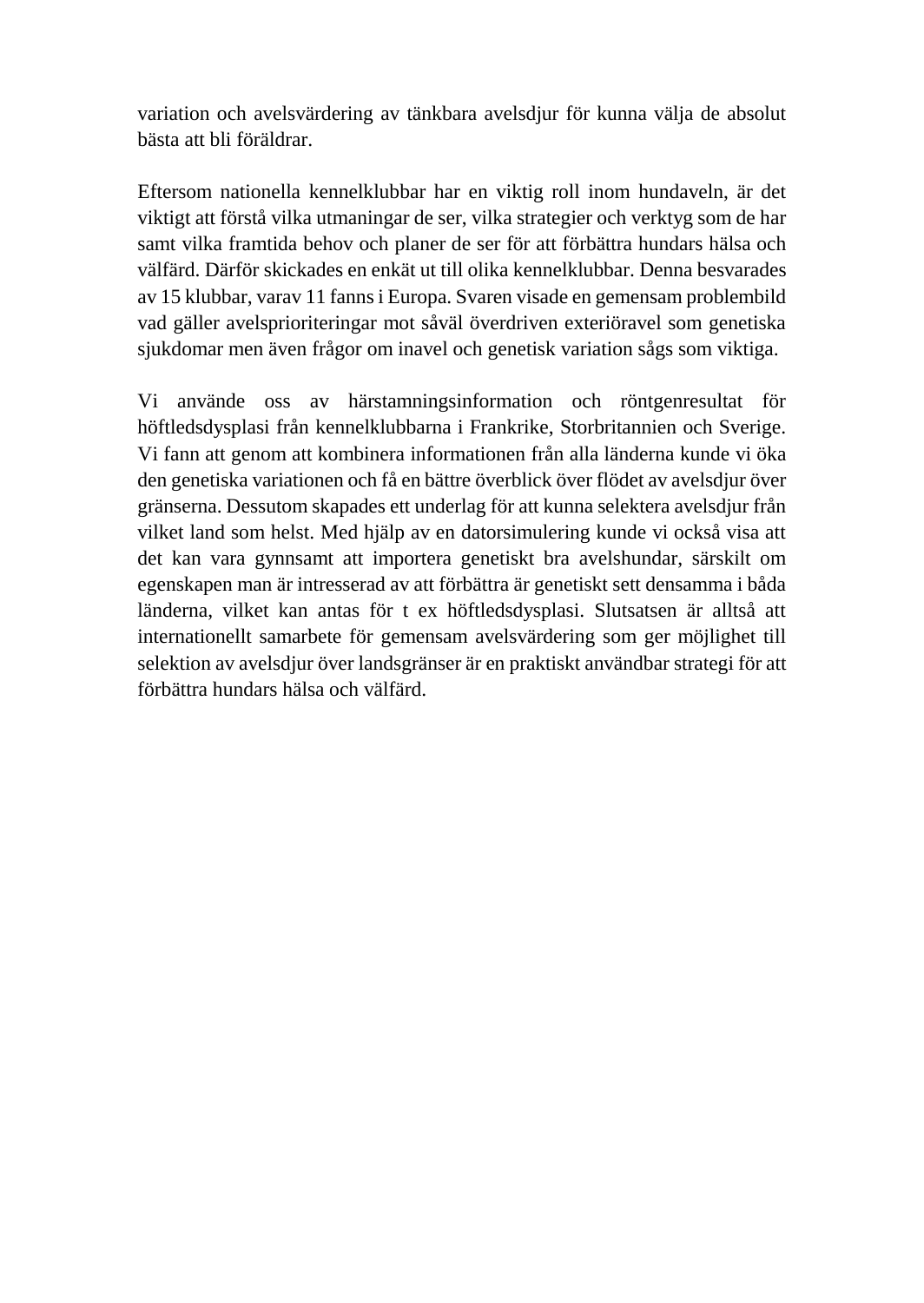# Acknowledgements

Erasmus Mundus Joint Doctorate program European Graduate School in Animal Breeding and Genetics (**EGS–ABG**) is gratefully acknowledged as the major sponsor for funding this project and the **Société Centrale Canine** (SCC, France), **Svenska Kennelklubben** (SKK, Sweden), and **The Kennel Club** (KC, UK) are also gratefully acknowledged for funding and data provision.

I would like express my sincere gratitude to the supervisory group: **Grégoire Leroy, Erling Strandberg, Freddy Fikse, Åsa Viklund, Denis Laloë and Etienne Verrier** for giving me the opportunity as an academic 'apprentice' and training me for the past four years. **Grégoire**, it was my luck to be your first PhD student and I think you have put much energy into our project, which you created and we completed together. **Erling**, I still want to say sorry for troubling you when I suddenly appeared in Sweden again. You took the responsibility as a daily supervisor to help me finalize my studies and write my thesis. **Freddy**, as other PhD students have written in 'Acknowledgements' before, you are the idea creator and solution provider. I tried to do independent research without your support, but I could always come to your office to look for help. **Åsa**, I always feel you were sister in the project because you didn't criticize my work much, but you gave me a lot of encouragement. Bonjour **Denis**, merci pour votre supervision, et l'aide au logement et pour obtenir une title de séjour à Paris. Je veux être un statisticien comme toi. **Etienne**, thanks a lot for organizing such an amazing PhD program and arranging many issues in my PhD project.

Behind this thesis also lie efforts from many other people. I am really appreciate of the help from people in SCC (**André Varlet, Anne Chimion and Fleur-Marie Missant**), SKK (**Sofia Malm**) and KC (**Tomas Lewis**). The same, thanks a lot to project managers of EGS-ABG (**Isabelle Laissy and Helena Fuchs**) and people provided me administrative assistance in SLU (**Cano Merkan, Susanne**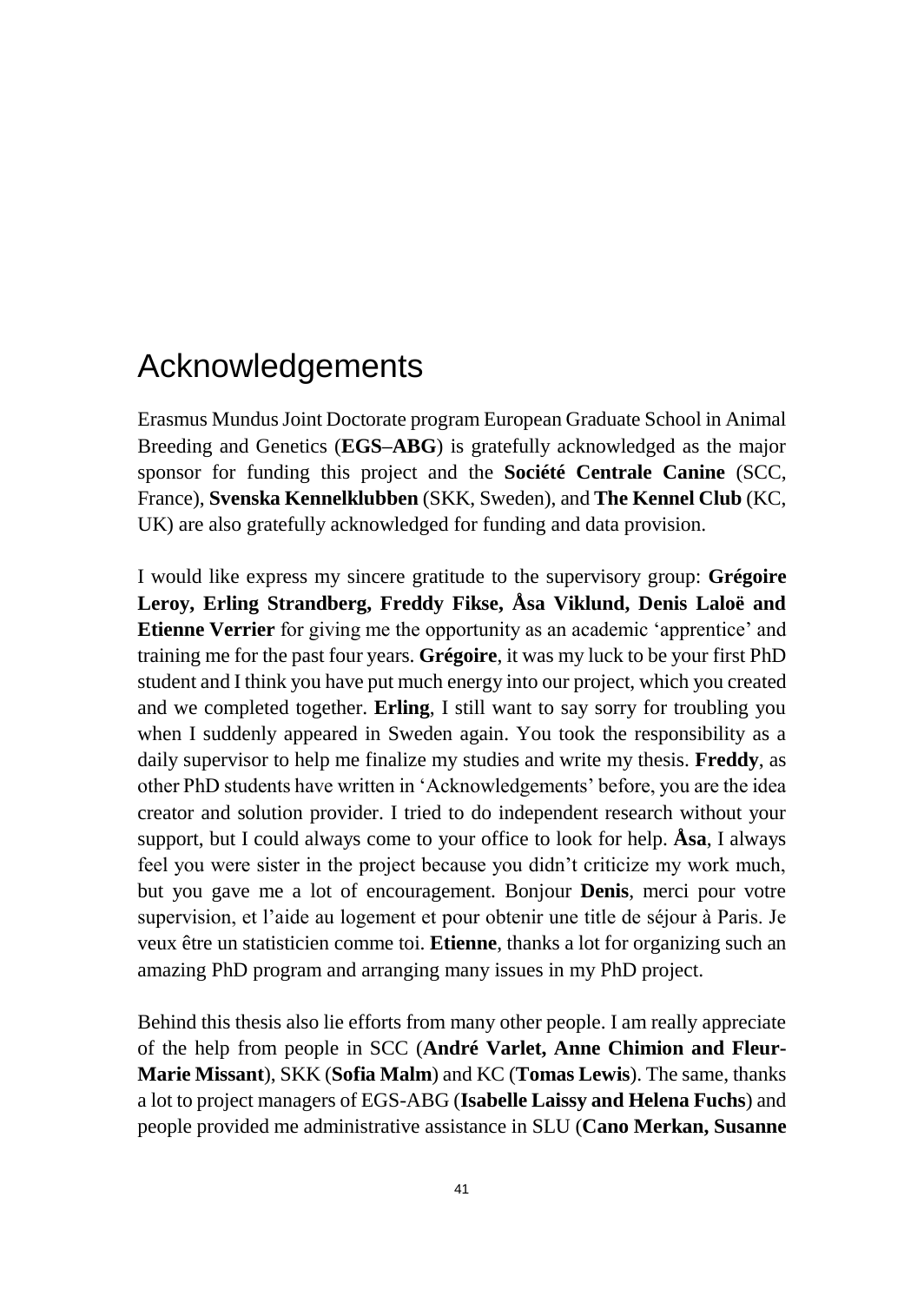### **Eriksson, Fernando A Lopes Pinto, Hossein Jorjani, Lotta Rydhmer and Monica Jansson**).

Finally, say hello to all the new friends I've made in the past four years. Thanks to you we've had a lot of fun together in Uppsala (**Agnese, Ahmed, André, Amabel, Berihu, Bingjie, Brandon, Carl, Daniela, Elena-Flavia, Emelie, Eva, Gabriela, Getinet, Hadrien, Haifa, Jovana, Julie, Juliette, Jussi, Juan, Kim, Laura, Maximilian, Margot, Maria, Merina, Maulik, Nancy, Naveed, Per, Sandrine, Shabir, Sofia, Suvi, Thu, Tomas, Valentina, Vinicius and Xiaowei**). Thanks to friends from PSGen lunch-team in Jouy-en-Josas who introduced me to the French world (**Agathe, Andrea, Anna-Charlotte, Frederic, Marco, Mathieu, Raphaëlle, Parsaoran, Tatiana, Tạ and Wendy**).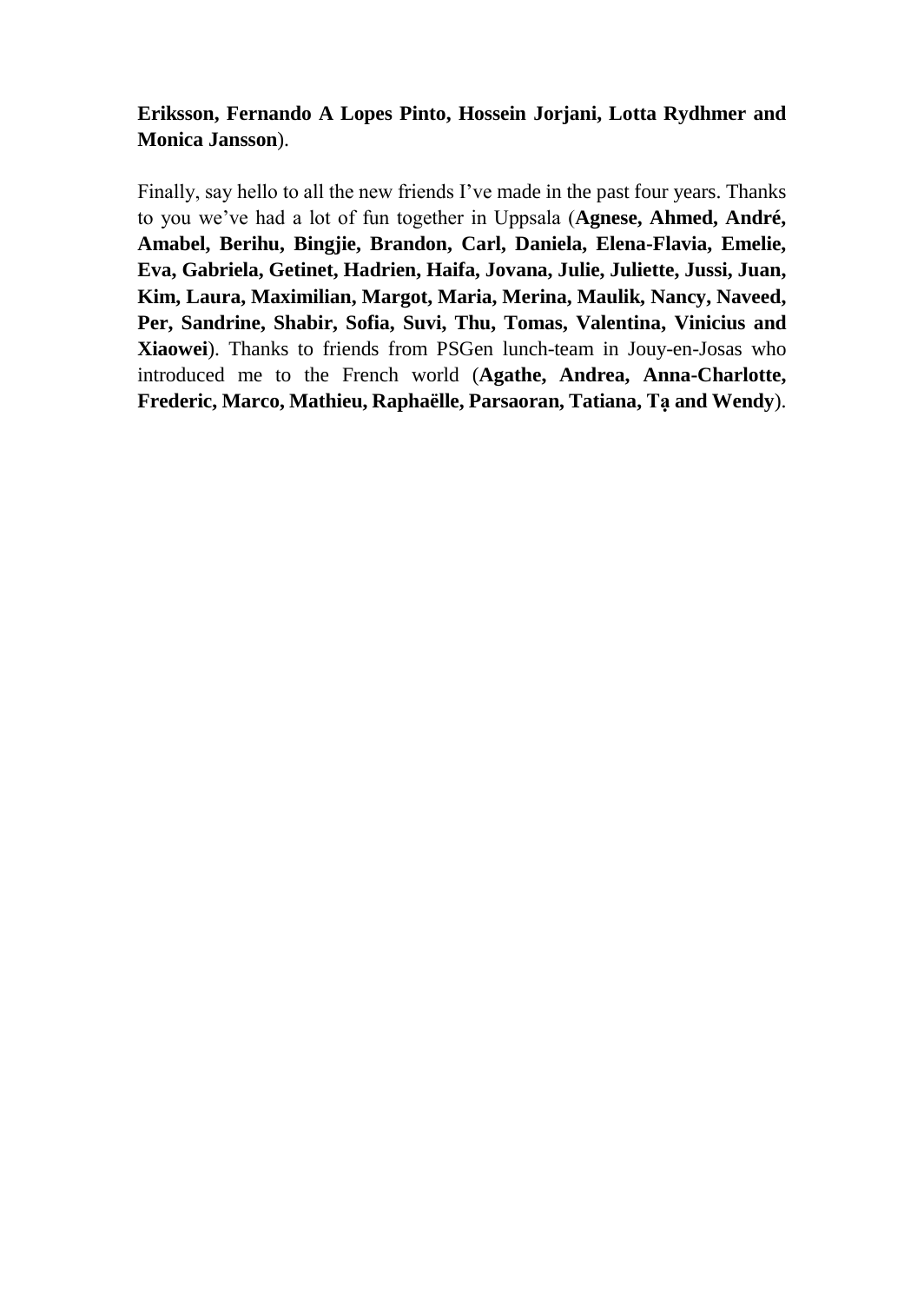



**Title :** International breeding programs to improve health in pedigree dogs

**Keywords :** Canine, inherited disorders, hip dysplasia, survey, genetic variability, genetic evaluation, stochastic simulation, breeding program

**Abstract :** Implementation of breeding programs in order to reduce incidence of inherited disorders and their impact on welfare should be a priority for dog breeders and breeding organizations. In that extent, exchanges of breeding animals between countries constitutes a critical point to be taken into account. The purpose of this thesis was to investigate management strategies to improve breed health in an international context, concerning both genetic evaluation and management of genetic variability. For this purpose, a survey was completely filled in by 15 national KCs, which demonstrated shared concerns among KCs for health in pedigree dogs. Shared sense of improving breeding and health status in pedigree dogs had been built among European national KCs. In addition, with data provided by the French, Swedish and British kennel clubs (KCs), including pedigree databases and phenotypic records of hip dysplasia (HD), the feasibility of joint evaluations across countries and the efficiency of international breeding programs were invetigated. The benefits of exchanging breeding animals across countries are clearly showed in term of improved genetic variability and increased genetic progress, especially for breeds in countries with small populations. Besides, exact efficiency of breeding programs concerning genetic improvement of complex traits and inbreeding management together was tested by simulation. Therefore, we concluded international breeding programs are useful and alternative options to improve canine genetic health and their benefits will be amplified with the increase exchange of breeding animal in the near future. Importing male dogs could lead to higher genetic progress, however, it is necessary to have a high genetic correlation between countries and high accuracy of estimated breeding values of imported dogs.